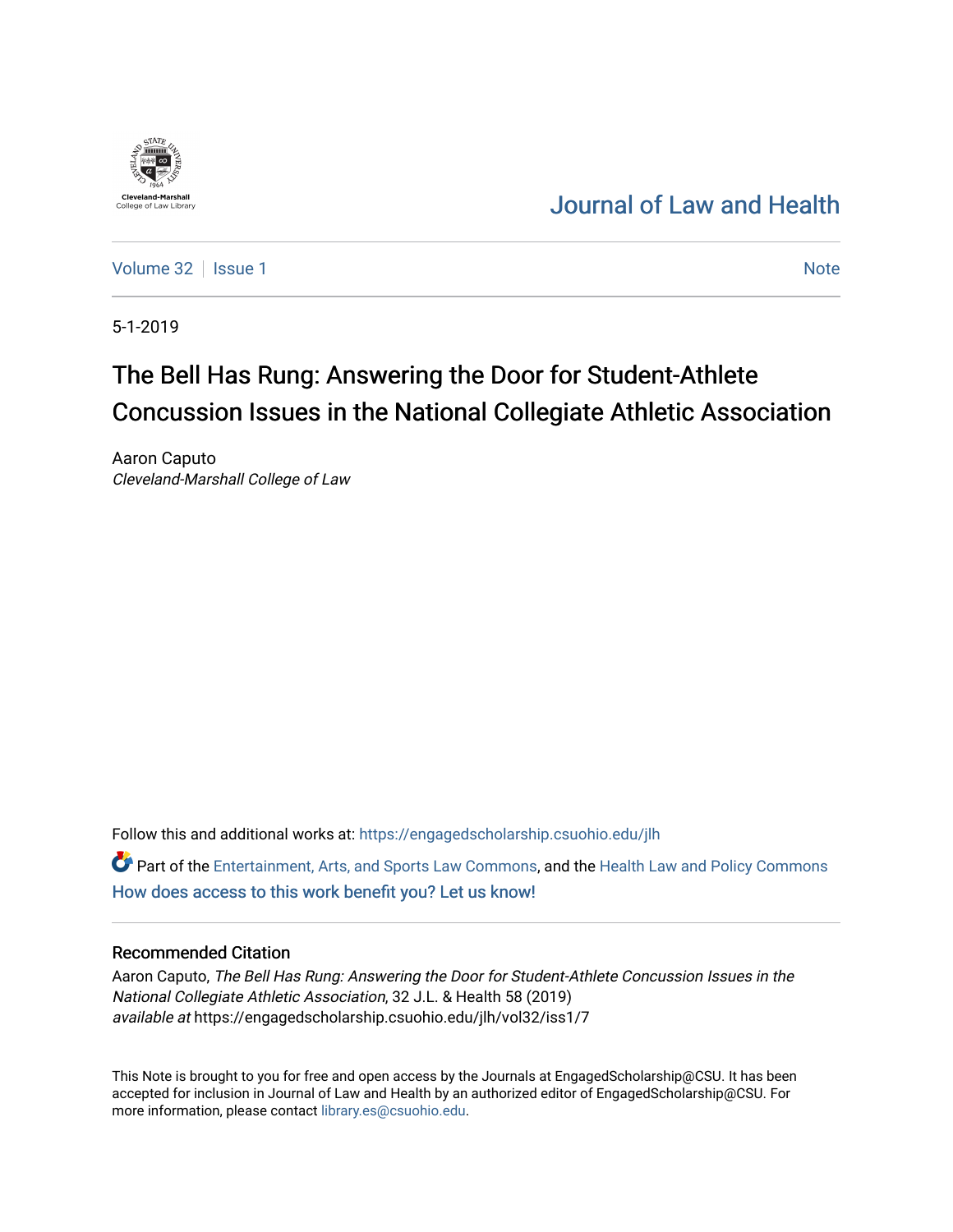# **THE BELL HAS RUNG: ANSWERING THE DOOR FOR STUDENT-ATHLETE CONCUSSION ISSUES IN THE NATIONAL COLLEGIATE ATHLETIC ASSOCIATION**

AARON CAPUTO, CLEVELAND MARSHALL COLLEGE OF LAW, J.D. 2019

| I.   |                  |                                                                  |
|------|------------------|------------------------------------------------------------------|
| Π.   |                  | BACKGROUND: A HISTORY OF CONCUSSIONS, THE NCAA, AND              |
|      |                  |                                                                  |
|      | A.               |                                                                  |
|      | B <sub>1</sub>   |                                                                  |
|      |                  | The Effects of Concussions are More Than Short Term62<br>$1_{-}$ |
|      |                  | Chronic Traumatic Encephalopathy Has Burst onto the<br>2.        |
|      |                  |                                                                  |
|      |                  | Second Impact Syndrome: Why its Prevention Should<br>3.          |
|      |                  |                                                                  |
|      | $\overline{C}$ . | The NCAA and the Evolution of its Concussion Management          |
|      |                  |                                                                  |
|      |                  | 1.                                                               |
|      |                  | 2.                                                               |
|      |                  | 3.<br>Inherent Flaws of the NCAA's Concussion Management         |
|      |                  |                                                                  |
|      |                  | 4.                                                               |
|      | D.               | Lawsuits against the NCAA in regards to Concussion               |
|      |                  |                                                                  |
|      |                  | In re National Collegiate Athletic Association<br>1.             |
|      |                  |                                                                  |
|      |                  | 2.                                                               |
|      |                  | 3.                                                               |
|      |                  | $\mathcal{A}_{\cdot}$                                            |
| III. |                  | HOW THE NCAA IS FAILING ITS STUDENT-ATHLETES AND PROPOSED        |
|      |                  | SOLUTIONS THAT WILL PROTECT STUDENT ATHLETES IN THE FUTURE  75   |
|      | $\mathcal{A}$ .  | The NCAA's Failure to Enforce its Concussion Management          |
|      |                  |                                                                  |
|      | <i>B</i> .       | Why Previous Lawsuits Will Not Reach the Preferred Outcome77     |
|      | $\mathcal{C}$ .  | A Judicial Challenge that Will Force the NCAA to Change77        |
|      | D.               | Compel Submission of Concussion Management Plans for             |
|      |                  |                                                                  |
|      | E.               | Creation of the Concussion Safety Oversight Committee81          |
|      |                  | 1.<br>Structure of the Concussion Safety Oversight Committee 81  |
|      |                  | The Concussion Safety Oversight Council under the Higher<br>2.   |
|      |                  |                                                                  |
|      |                  | The Concussion Safety Oversight Council Implemented by<br>3.     |
|      |                  |                                                                  |
| IV.  |                  |                                                                  |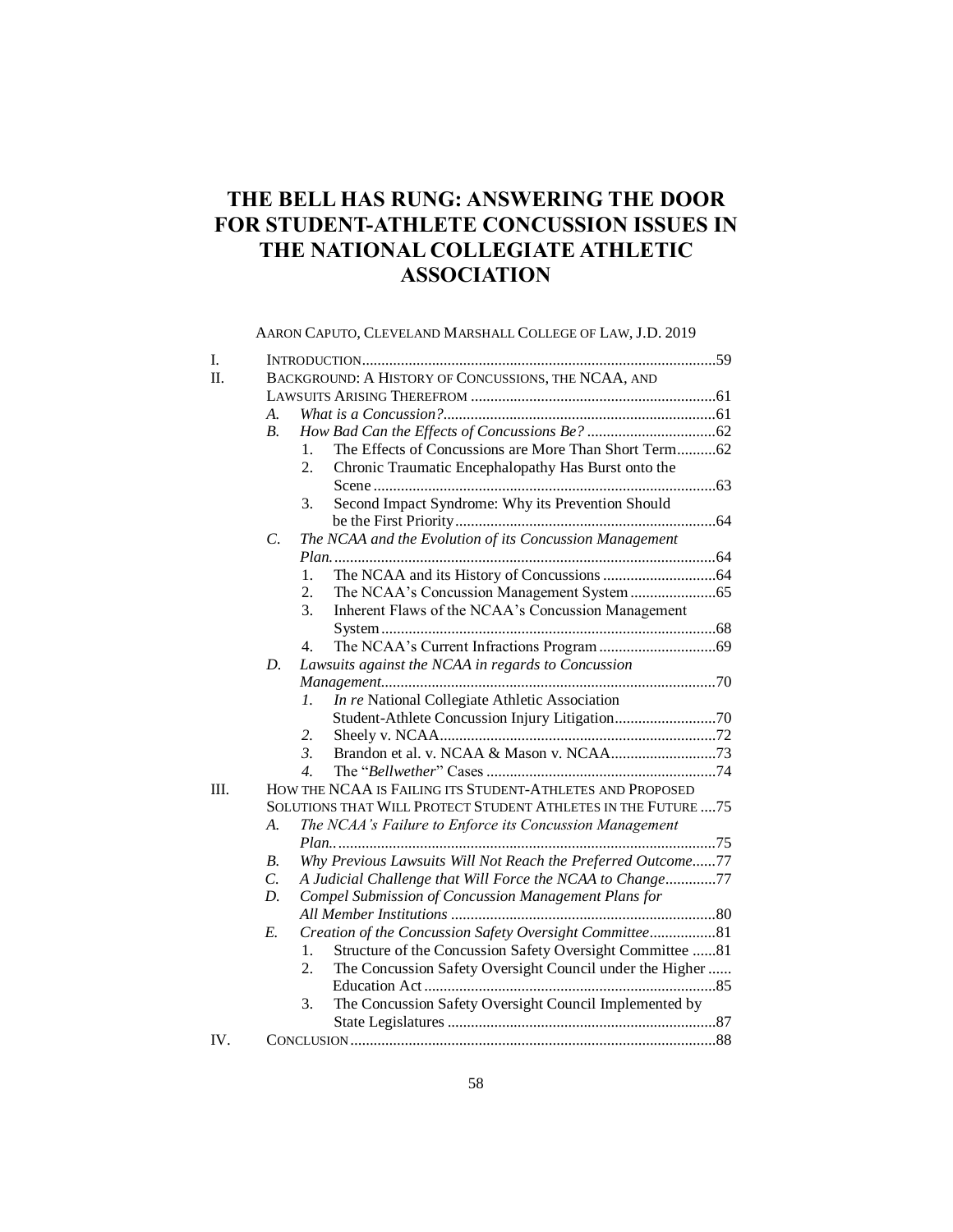#### I. INTRODUCTION

Recall your childhood. Remember when you would play on the playground and your parents would sit on the bench a couple feet away to make sure you didn't hurt yourself? Remember having the peace of mind that your parents would always be there to protect you? And if something did happen to you, your parents could always make the situation better? You would always hear someone shouting, "not too fast" or "get down from there," and if you scraped your knee, a bandage and some Neosporin were always waiting. You are graced with someone who always has your best interest in mind and will never let you end up in a situation where you would hurt yourself. That is what parents are for, right? Well, student-athletes have not received this care or guidance from its governing body that adopts such a parental role and prides itself on athlete safety—the National Collegiate Athletic Association ("NCAA"). Under the NCAA, student-athletes have been scraping their knees for decades. Except in this case, it is far worse than scraped knees; student-athletes are suffering from concussions and traumatic brain injuries ("TBIs") that can impact them for the rest of their lives.

Angel Mitchel is one of the many unfortunate examples. During her sophomore soccer season at Ouachita Baptist University, an NCAA division II school in Arkansas, Mitchel went for a header and collided with one of her teammates.<sup>1</sup>The two collided and Mitchel's left eye began to swell up immediately.<sup>2</sup> Mitchel notified the trainer that she felt sick. <sup>3</sup> The trainer asked Mitchel if she was dizzy, nauseated, and had a headache; Mitchel replied, "Yes, yes, and yes."<sup>4</sup>The athletic trainer sent Mitchel back to her dorm room with an ice pack and no further instructions.<sup>5</sup> A neurological test was administered the next day, but the results were inconclusive because she still could not see out of her left eye.<sup>6</sup> A couple of days later, Mitchel was instructed to run laps but appealed to the trainer because she was still sick.<sup>7</sup> The trainer told her, "You don't want to make the coach mad."<sup>8</sup> Unlike many student-athletes, Mitchel made the correct decision and decided to go to the hospital.<sup>9</sup> As Mitchel was leaving to go to the hospital, the coach told her that she should expect to sit out for a long time.<sup>10</sup> Mitchel was diagnosed with a severe concussion.<sup>11</sup> She had migraines that persisted

2 *Id.* 

l

3 *Id.* 

4 *Id.*

5 *Id.*

6 *Id.*

7 *Id.*

8 *Id.*

9 *Id.*

<sup>10</sup> *Id.*

<sup>1</sup> Peter Keating, *Why Does It Seem Like Nobody Cares About Female Concussions?*, ESPN (July 5, 2017), http://www.espn.com/espnw/sports/article/19775123/why-does-seem-caresfemale-concussions.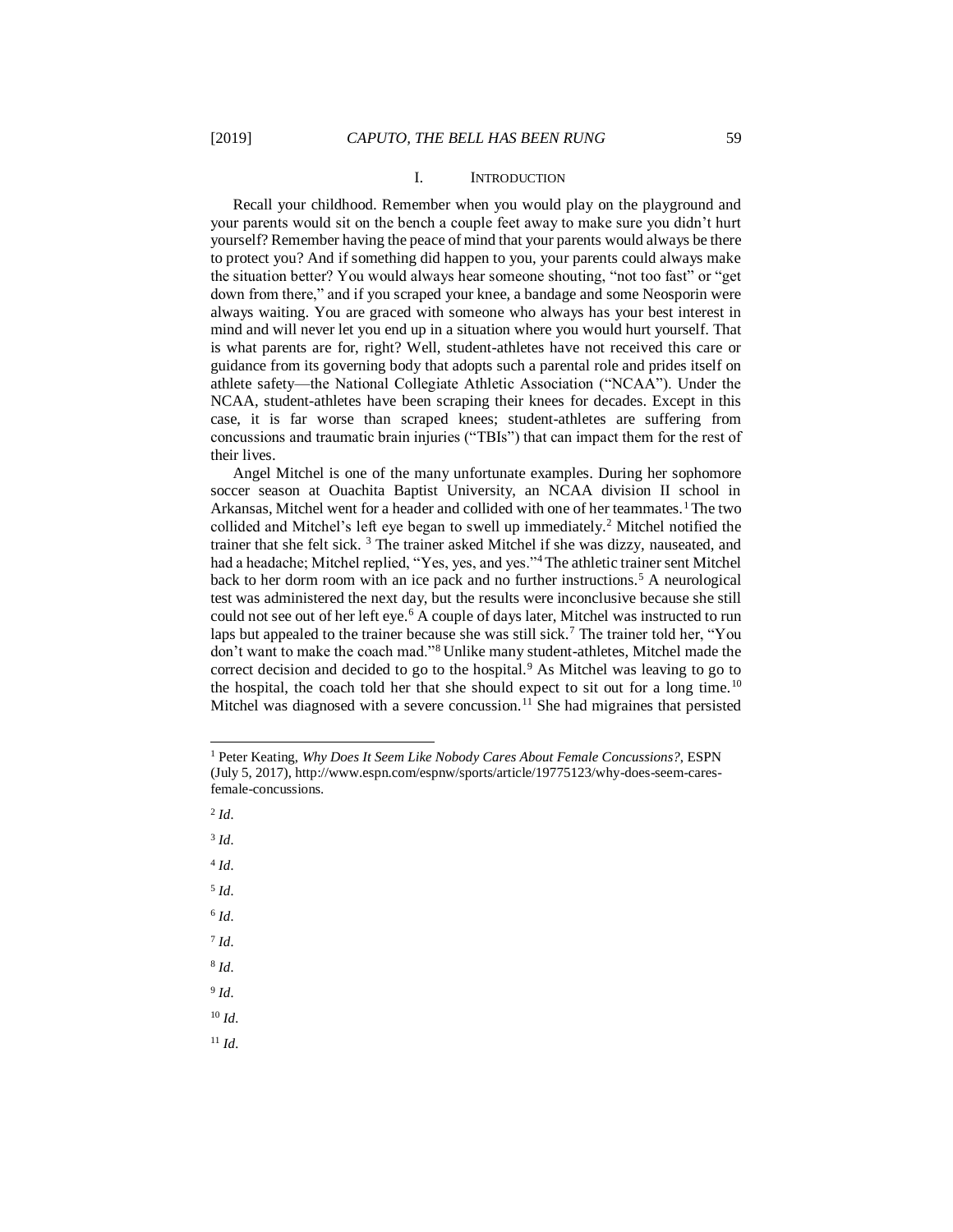for three years, and she never played soccer again.<sup>12</sup> This situation was never investigated, nor was the member institution ever punished by the NCAA.<sup>13</sup>

Concussions are a crisis in intercollegiate athletics. <sup>14</sup> Concussions for people under the age of 22 increased by 500% between the years 2010 and 2014.<sup>15</sup> The direct effects of a concussion usually impact an individual for a relatively short period of time, but the long-term effects of concussions can plague someone for the rest of his or her life.<sup>16</sup> Studies have shown that repetitive concussions have an impact on cognitive function and can lead to degenerative brain diseases.<sup>17</sup> As more concussions are suffered, the risk of long-term effects becomes greater.<sup>18</sup> In response to the rate and effects of concussions, the NCAA implemented a policy in hopes of reducing the number of concussions.<sup>19</sup>

The NCAA adopted a Concussion Management Plan ("CMP") in 2010 that required every member institution to implement an individual concussion management plan with certain requirements.<sup>20</sup> The purpose of the plan is to protect student-athletes.<sup>21</sup> There are some flaws with the plan, which is to be expected, but the central problem is that the NCAA fails to guarantee that all member institutions implement a concussion management plan, and assuming a member institution has adopted the required concussion management plan, the NCAA refuses to apply its enforcement process when member institutions violate their concussion management plans.<sup>22</sup> Mitchel was a victim of this perpetual crisis.<sup>23</sup> For years, student-athletes have suffered from injuries identical to Mitchel's because the NCAA has refused to ensure

l

<sup>13</sup> *Id.*

<sup>14</sup> *See generally* Brain Injury Research Institute, *Frequently Act Questions*, http://www.protectthebrain.org/FAQs.aspx (last visited Oct. 4, 2017) (Detailing the frequency of concussions in recreational sports).

<sup>15</sup> Ben Rains, *Study Shows Concussions up 500% in Youth Sports*, SPORTS ILLUSTRATED (July 13, 2016), https://www.si.com/tech-media/2016/07/13/concussions-youth-sports-rising-nfl.

<sup>16</sup> *See* Sean Colio & Reness J. Low, *What You Need to Know About Concussions*, (Jan. 5, 2015), https://www.sports-health.com/sports-injuries/head-and-neck-injuries/what-you-needknow-about-concussions.

<sup>17</sup> Daniel H. Daneshvar, MA, David O. Riley, Christopher J. Nowinski, Ann C. McKee, MD, Robert A. Stern, PhD & Robert Cantu, MD, *Long Term Consequences: Effects on Normal Development Profile after Concussion*, 22 PHYS. MED. REHABIL. CLIN. N. AM. (Sept. 23, 2017).

<sup>18</sup> *Id.* 

<sup>19</sup> 2015-2016 NCAA Division I Manual art. 3.2.4.17.

 $20$  *Id.* 

 $^{21}$  *Id.* 

<sup>22</sup> Sara Ganim, *Unnecessary Roughness? Players Question NCAA's Record on Concussions*, CNN (Oct. 30, 2014), http://www.cnn.com/interactive/2014/10/us/ncaaconcussions/index.html; *see also* Whitney Johnson, *Deception, Degeneration and the Delegation of Duty: Contracting Safety Obligations Between the NCAA, Member Institutions, and Student-Athletes*, 49 VAL. U. L. REV. 1045, 1061 (2015); *see also* Keating, *supra* note 1.

<sup>23</sup> *See* Keating, *supra* note 1.

<sup>12</sup> *Id.*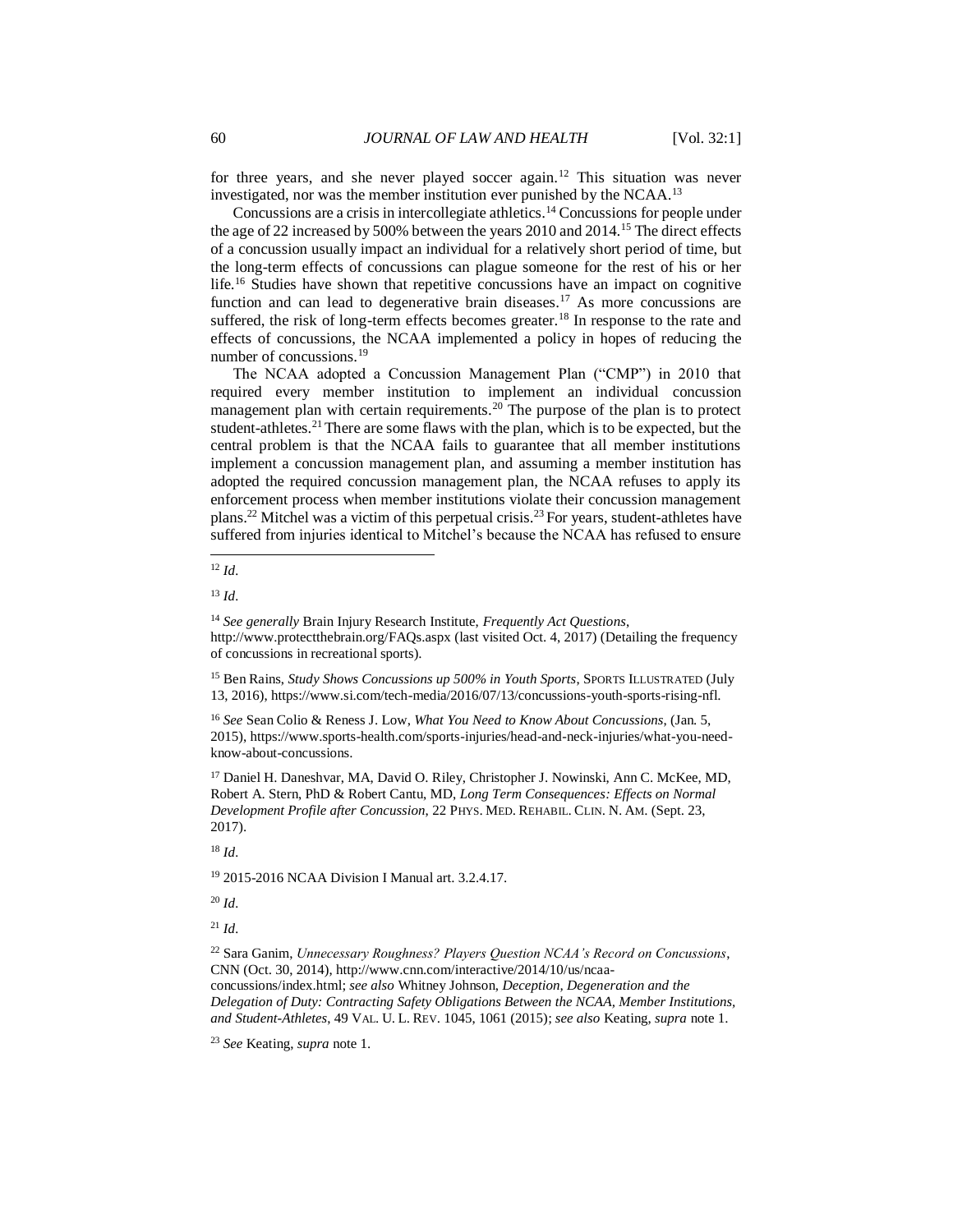that member institutions are equipped with concussion management plans or apply its proper enforcement mechanism.<sup>24</sup>

This Note examines the NCAA's unwillingness to enforce the requirement that all NCAA institutions must implement a concussion management plan; the NCAA's refusal to apply its appropriate enforcement mechanism when member institutions violate their concussion management plans, which are instituted in order to protect student-athletes from concussions, how both of these failures result in more concussions and a higher probability of debilitating long-term effects, and solutions to remedy this grave injustice. Part II of this note describes what a concussion is, the long-term effects of concussions, the NCAA's management of concussions, and lawsuits challenging the NCAA in relation to concussions. Part III analyzes the inefficiencies of the NCAA in its management of concussions, the previous and current lawsuits' failure to stimulate change within the NCAA, and the proposed solutions that will help create a safe environment for student-athletes.

# I. BACKGROUND: A HISTORY OF CONCUSSIONS, THE NCAA, AND LAWSUITS ARISING THEREFROM

#### *A. What is a Concussion?*

A concussion is a form of traumatic brain injury caused by a bump, blow, or jolt to the head or body, which causes the brain to move rapidly within the skull.<sup>25</sup> When the brain collides with the skull, bruising can occur.<sup>26</sup> In addition, different parts of the brain are pulled in separate directions, which causes shearing and tearing of nerve tissue.<sup>27</sup> The impact can alter the chemical balance and ions in the brain, which can impair nerve cell function.<sup>28</sup> As the cells in the brain begin to heal, the brain begins to regain its regular function, but it is incredibly vulnerable to further damage.<sup>29</sup> The length of time that one may experience symptoms of a concussion varies for each individual; it could be a few days, a few weeks, or even a few months.<sup>30</sup> Not only are concussions threatening to one's health, but they occur at an astonishing rate. An estimated 1.6-3.8 million sports and recreation related concussions occur in the United

<sup>24</sup> Johnson, *supra* note 22, at 1048.

<sup>25</sup> Center for Disease Control, *Heads Up*, https://www.cdc.gov/headsup/basics/concussion\_whatis.html (last updated Jan. 31, 2017).

<sup>26</sup> *A Bang to the Brain: What We Know About Concussions,* NIH (May 2013), https://newsinhealth.nih.gov/2013/05/bang-brain.

<sup>27</sup> *Id.* 

<sup>28</sup> Center for Disease Control, *supra* note 25.

<sup>29</sup> Cailyn M. Reilly, *The NCAA Needs Smelling Salts When It Comes to Concussion Regulation in Major College Athletics*, 19 UCLA ENT. L. REV. 245, 251 (2012).

<sup>30</sup> *See* Colio & Low, *supra* note 16.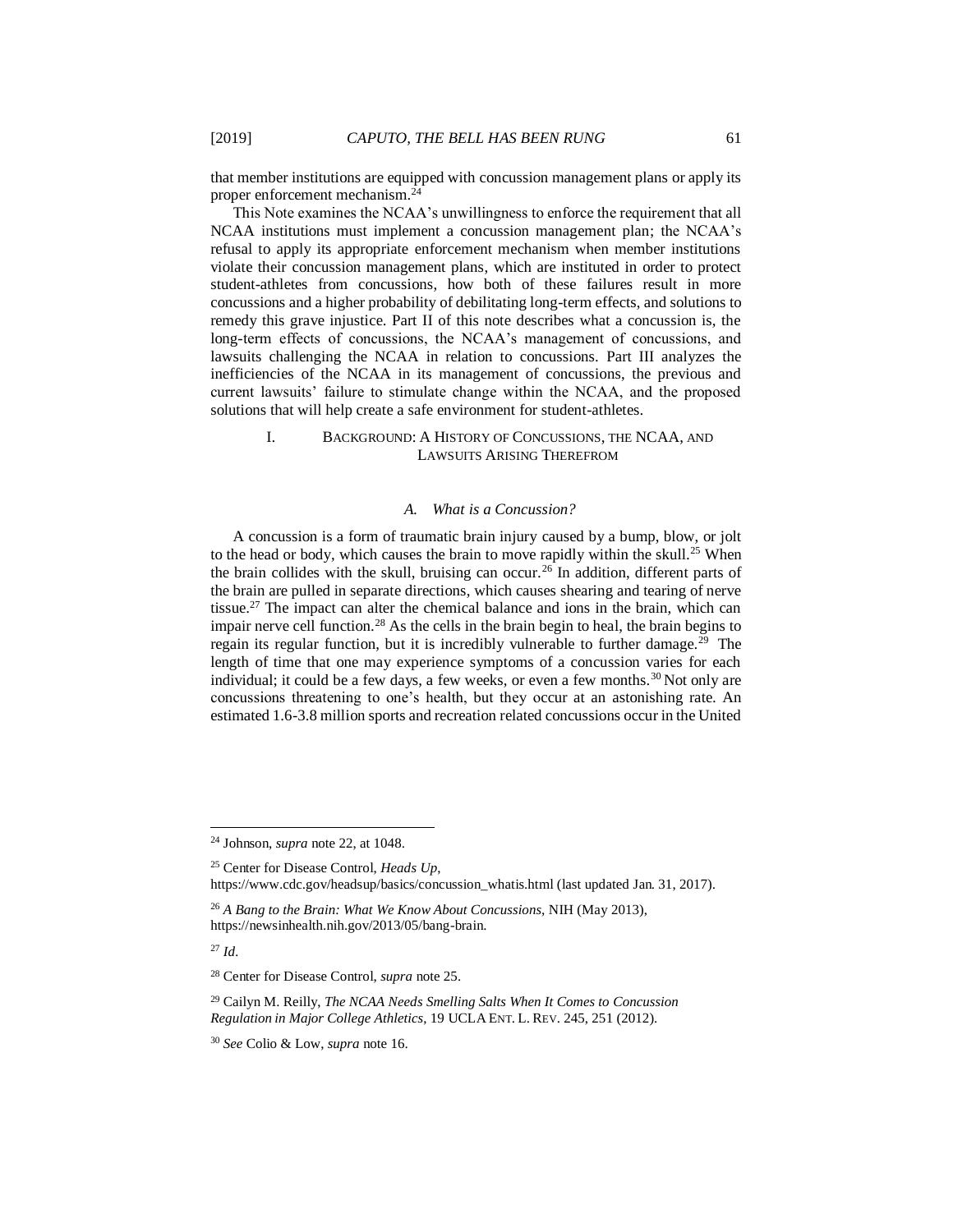States each year.<sup>31</sup>There are millions of athletes who are subjected to significant brain injuries through concussions.<sup>32</sup>

Injuries to the brain are not only sustained by concussions but also by subconcussive hits.<sup>33</sup> Sub-concussive hits are blows to the head or the body in which the effect on the brain is not exhibited by detectable symptoms.<sup>34</sup> These hits are commonplace in collegiate sports. Some examples of sub-concussive hits are tackles in football, headers in soccer, and checking in hockey and lacrosse.<sup>35</sup> Similar to concussions, sub-concussive hits may have an accumulative effect and lead to longterm effects later in life.<sup>36</sup>

*B. How Bad Can the Effects of Concussions Be?*

### 1. The Effects of Concussions are More Than Short Term

Concussions are a very dangerous condition, but the long-term effects suffered as a result of repeated concussions can be more perilous than the concussions themselves. Many other diseases and conditions stem from concussions and sub-concussive hits. These disorders debilitate athletes and prevent them from being able to live the life they previously lived. Research continues to grow in the area of long-term effects of concussions, but certain findings suggest that concussive injuries can disrupt fundamental elements of higher order neurocognition.<sup>37</sup> Concussions can lead to cognitive, physical, and emotional symptoms, such as confusion, vomiting, headaches, nausea, depression, moodiness, and amnesia.<sup>38</sup> Repetitive concussions can also lead to degenerative diseases such as Parkinson's disease, Amyotrophic Lateral Sclerosis ("ALS"), and Chronic Traumatic Encephalopathy  $({\rm ^{4}CTE}^{\prime\prime})$ .<sup>39</sup> All of these results of concussions are horrifying, but the condition that is recently garnering the most attention is CTE.

l

<sup>31</sup> *What You Need to Know About Brain Injuries & Concussions*, BRAIN INJURY RESEARCH INSTITUTE, http://www.protectthebrain.org/FAQs.aspx (last visited Oct. 2, 2017).

<sup>32</sup> *See id.*

<sup>33</sup> Concussion Legacy Foundation, *CTE Resources: Subconcussive Impacts*, https://concussionfoundation.org/CTE-resources/subconcussive-impacts (last visited Nov. 10, 2017).

<sup>34</sup> *Id.*

<sup>&</sup>lt;sup>36</sup> Brian Johnson, Thomas Neuberger, Michael Gay, Mark Hallett & Semyon Slobounov, *Effects of Subconcussive Head Trauma on the Default Mode Network of the Brain*, JOURNAL OF NEUROTRAUMA (Dec. 1, 2014).

<sup>37</sup> *See* Kerry McInnes, Christopher L. Friesen, Diane E. Mackenzie, David A. Westwood & Shaun G. Boe, *Mild Traumatic Brain Injury (mTBI) and Chronic Cognitive Impairment: A Scoping Review*, 4 PLOS ONE (Apr. 11, 2017).

<sup>38</sup> Joseph Nordqvist, *Concussion Cause Long-Term Effects Lasting Decades*, MED. NEWS TODAY (June 9, 2015), https://www.medicalnewstoday.com/articles/256518.php.

<sup>39</sup> Daneshvar et al., *supra* note 17.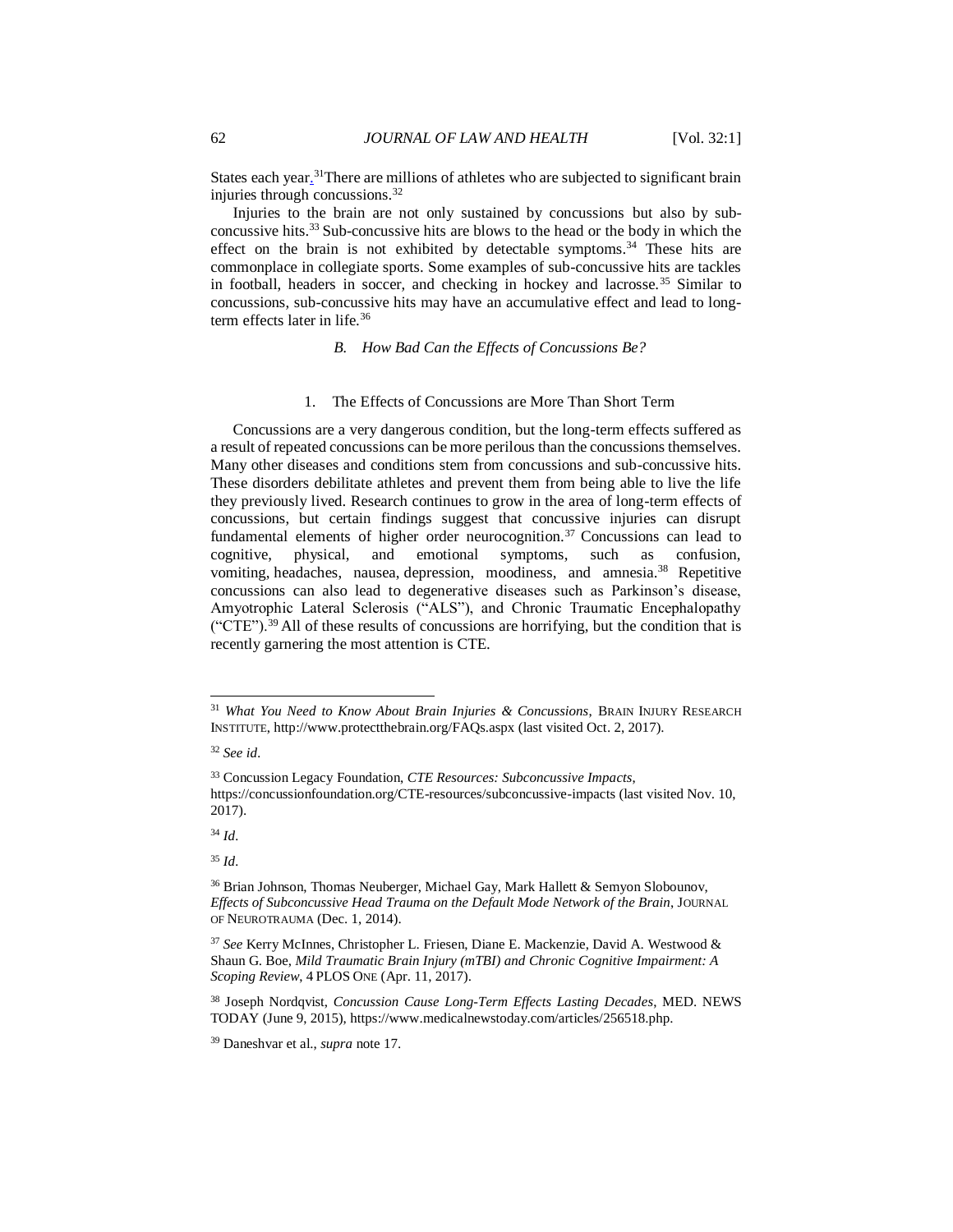#### 2. Chronic Traumatic Encephalopathy Has Burst onto the Scene

CTE is a degenerative brain disease found in brains that are subjected to repeated brain trauma.<sup>40</sup> Some of the symptoms include impulse control, aggression, depression, paranoia, memory loss, confusion, and progressive dementia.<sup>41</sup> As the disease progresses, the symptoms become more crippling.<sup>42</sup> CTE was first recognized in the sport of boxing.<sup>43</sup> The discussion of CTE's increased presence in sports began with Bennet Omalu's postmortem diagnosis of CTE in Mike Webster, a former professional football player, in 2002. <sup>44</sup> One of the most recent and notable cases of CTE was found in Aaron Hernandez in 2017.<sup>45</sup> Hernandez suffered from stage 3 CTE at age 27.<sup>46</sup> Researchers had never found stage 3 CTE in a brain younger than 46 years of age.<sup>47</sup> In recent years, there has been a large amount of research on CTE. A recent study was conducted in part by Dr. Ann McKee and published in The Journal of the American Medical Association ("JAMA").<sup>48</sup> In this study, Dr. McKee examined the brains of 202 deceased NFL, collegiate, and high school football players.<sup>49</sup> Her results were staggering: 110 out of 111 former NFL players, 48 out of 53 former collegiate players, and 3 out of 14 former high school players were diagnosed with CTE.<sup>50</sup> These statistics show that 91% of former collegiate football players in the study were diagnosed with CTE, which illuminates the dangers of collegiate athletics.<sup>51</sup>

<sup>41</sup> *Id.*

l

<sup>42</sup> *See id.*

<sup>44</sup> *Id.* 

4f60b5a6c4a0\_story.html?utm\_term=.093cfa3e9f6d.

<sup>46</sup> *Id.* 

<sup>47</sup> *Id.* 

<sup>49</sup> *Id.*

<sup>40</sup> Concussion Legacy Foundation, *CTE Resources: What is CTE?*,

https://concussionfoundation.org/CTE-resources/what-is-CTE (last visited Oct. 10, 2017).

<sup>43</sup> K. Adam Pretty, *Dropping the Ball: The Failure of the NCAA to Address Concussions in College Football*, 89 NOTRE DAME L. REV. 2359, 2365 (2014).

<sup>45</sup> Adam Kilgore, *Aaron Hernandez suffered from most severe CTE ever found in a person his age*, THE WASH. POST (Nov. 9, 2017), https://www.washingtonpost.com/sports/aaronhernandez-suffered-from-most-severe-cte-ever-found-in-a-person-hisage/2017/11/09/fa7cd204-c57b-11e7-afe9-

<sup>48</sup> Jesse Mez, MD, MS, Daniel H. Daneshvar, MD, PhD, Patrick T. Kiernan, BA & Ann C. McKee, MD, *Clinicopatholigical Evaluation of Chronic Traumatic Encephalopathy in Players of American Football*, 318 JOURNAL OF AMERICAN MEDICAL ASSOCIATION 4, (July 25, 2017).

<sup>51</sup> *See* Daniella Emanuel, *CTE Found in 99% of Studied Brains from deceased NFL Players*, CNN (July 26, 2017), http://www.cnn.com/2017/07/25/health/cte-nfl-players-brainsstudy/index.html.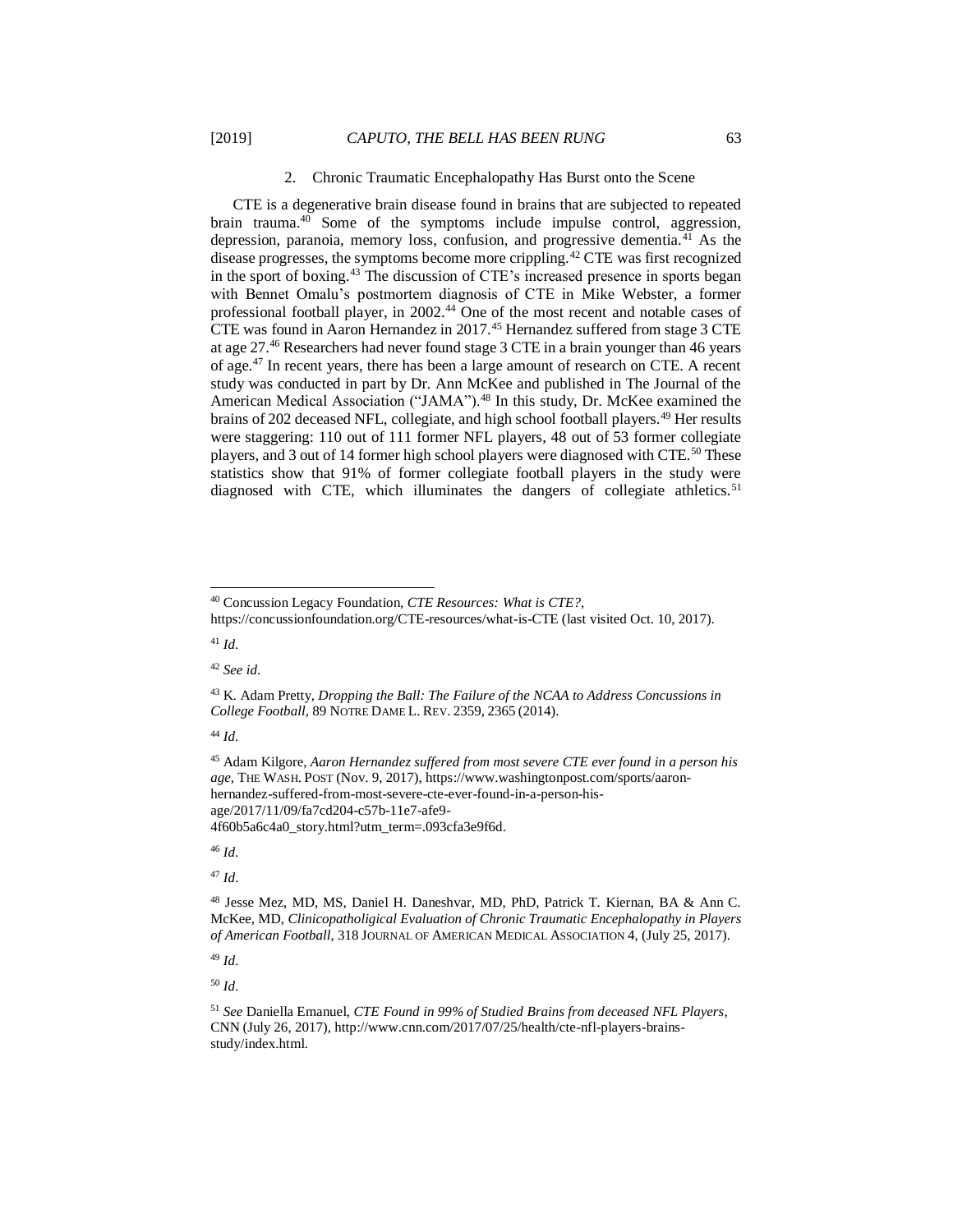Furthermore, CTE can only be diagnosed after death through a brain tissue analysis.<sup>52</sup> This hinders the ability of scientists to prevent it.<sup>53</sup>

3. Second Impact Syndrome: Why its Prevention Should be the First Priority

Another major concern regarding concussions is Second Impact Syndrome ("SIS").<sup>54</sup> Affected brain cells are particularly vulnerable to sustaining further damage during the concussion recovery period.<sup>55</sup> Second Impact Syndrome is a condition in which a second concussion occurs before the first concussion is properly healed, causing rapid and severe brain swelling.<sup>56</sup> This usually happens when athletes are allowed to return to play before being completely healed.<sup>57</sup> SIS can be very dangerous to the brains of student-athletes.<sup>58</sup> In some instances, SIS is fatal.<sup>59</sup>

*C. The NCAA and the Evolution of its Concussion Management Plan*

#### 1. The NCAA and its History of Concussions

The NCAA is an unincorporated association that governs intercollegiate athletics.60The NCAA was established with the primary purpose of protecting studentathletes.<sup>61</sup> In 1906, intercollegiate football was responsible for 15-20 deaths per year, and President Theodore Roosevelt proposed an ultimatum to university presidents implement safety measures or the game would be banned.<sup>62</sup> The university presidents conceded and the outcome was the Intercollegiate Athletic Association of the United States; it is now known as the NCAA.<sup>63</sup> As the organization evolved, one pillar of the

<sup>57</sup> *Id.*

l

<sup>58</sup> *Id.*

<sup>59</sup> *Id.*

<sup>52</sup> Concussion Legacy Foundation, *supra* note 40. *See also* Melissa Healy, *Scientists May Have Found a Way to Diagnose CTE in Football Players While They're Still Alive*, L.A. TIMES (Sept. 26, 2017), http://www.latimes.com/science/sciencenow/la-sci-sn-cte-biomarkerfootball-20170926-story.html (researchers from Boston University's School of Medicine have identified an inflammatory protein in spinal fluid that may signal the presence of CTE in the patient).

<sup>53</sup> *See* Healy, *supra* note 52.

<sup>54</sup> Linda Carroll, *Second Concussion Can Be Devastating, Even After Clear CT Scan, Study Finds*, NBC (Jan. 1, 2013), https://www.nbcnews.com/health/second-concussion-can-bedevastating-even-after-clear-ct-scan-1C7792164.

<sup>55</sup> Reilly, *supra* note 29, at 250.

<sup>56</sup> *Second Impact Syndrome*, BrainAndSpinalCord.org, http://www.brainandspinalcord.org/second-impact-syndrome/ (last visited Oct. 1, 2017).

<sup>60</sup> Reilly, *supra* note 29, at 271.

<sup>&</sup>lt;sup>61</sup> Peter A. Carfagna, *Representing the Professional Athlete*, 32 (West, 1<sup>st</sup> ed. 2009).

<sup>63</sup> *Id.*; *see also* Reilly, *supra* note 29, at 271.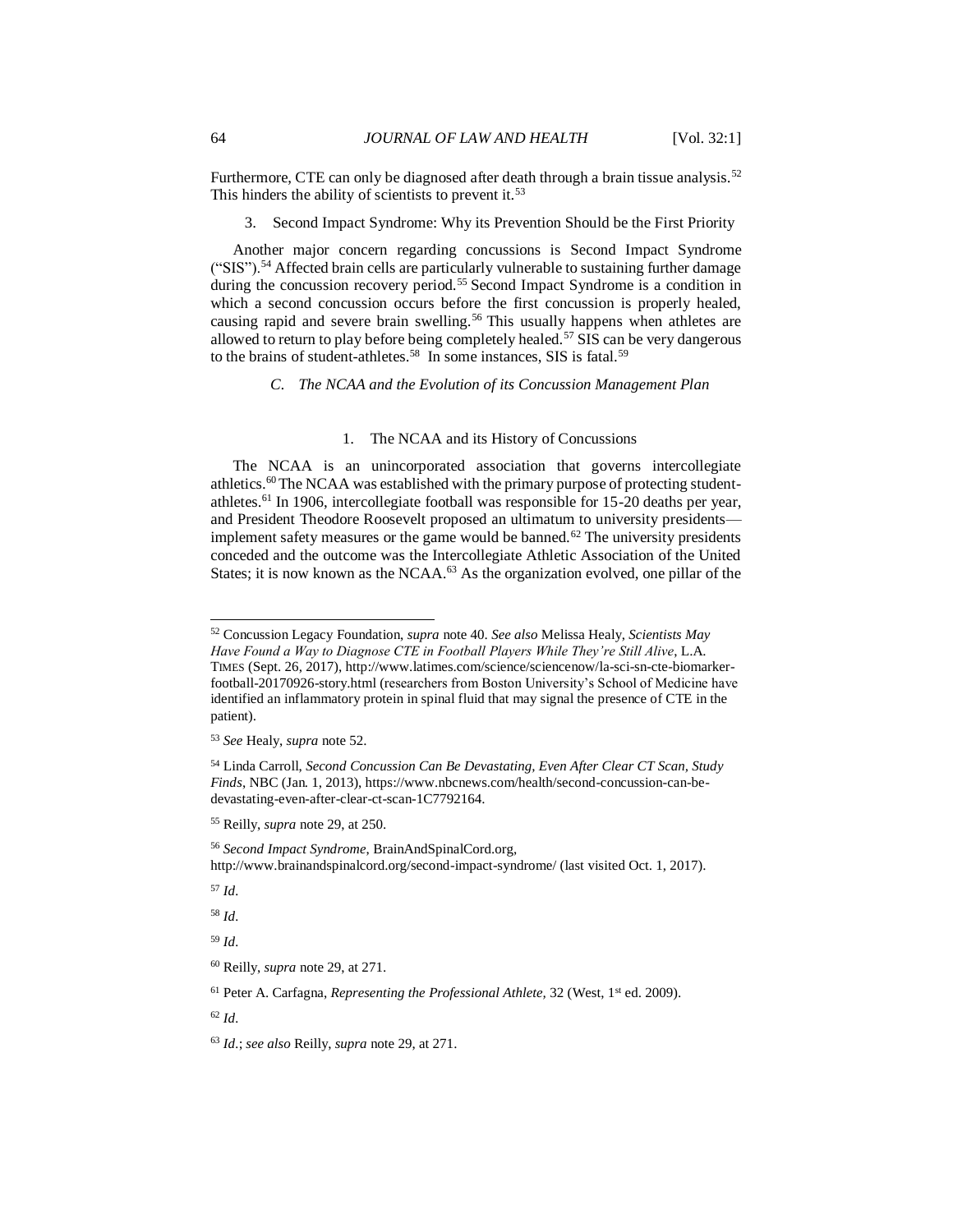organization that stayed consistent was the principle of student-athlete well-being.<sup>64</sup> Today, the organization itself claims that it is dedicated to the well-being and lifelong success of college athletes.<sup>65</sup> When faced with the crisis of concussions, many have called into question the NCAA's commitment to this fundamental principle.<sup>66</sup>

The NCAA had knowledge of the effects of concussions long before implementing any type of management plan. In 1933, the NCAA first acknowledged the dangers of concussions in its Handbook.<sup>67</sup> It stated that "concussions should not be regarded lightly," and it laid out recommendations for immediate treatment, including rest, constant supervision, and x-rays.<sup>68</sup> In 1994, the NCAA's Director of Sports Scientists, Randall Dick, published an article that found that "concussions accounted for at least 60 percent of head injuries in each of the monitored sports."<sup>69</sup> In 1996, three doctors, led by the president of the American Academy of Neurology, wrote a letter to the NCAA's executive director stating that concussions were overlooked as one of the most serious health problems facing amateur and professional athletes."<sup>70</sup> It was not until 2009 that the Committee on Safeguards and Medical Aspects of Sports recommended that the NCAA Playing Rules Oversight Council consider adopting standardized concussion rules.<sup>71</sup> Finally, on April 29, 2010, the NCAA enacted its Concussion Management Plan.<sup>72</sup> It became effective in August, 2010.<sup>73</sup>

#### 2. The NCAA's Concussion Management System

The NCAA's initial Concussion Management Plan was passed and adopted into the NCAA Manual as bylaw 3.2.4.17 in 2010.<sup>74</sup> The plan required that each member institution implement a concussion management plan with only four requirements. The four requirements were: (1) An annual process that ensures student-athletes are educated about the signs and symptoms of concussions and that they accept responsibility to report symptoms of a concussion to a medical staff member; (2) Student-athletes who are suspected of having concussion symptoms must be removed

l

<sup>69</sup> *Id.*

<sup>70</sup> *Id.*

<sup>71</sup> *Id.*

<sup>73</sup> *Id.*

<sup>64</sup> 2015-2016 NCAA Division I Manual art. 2.2.

<sup>65</sup> NCAA, *What is the NCAA?*, http://www.ncaa.org/about/resources/media-center/ncaa-101/what-ncaa (Last visited Nov. 16, 2017).

<sup>66</sup> Associated Press, *NCAA Facing 43 Concussions Lawsuits after Latest Filings*, ESPN (Oct. 5, 2016), http://www.espn.com/college-football/story/\_/id/17722844/ncaa-facing-43 concussion-lawsuits-latest-filings.

<sup>67</sup> Travis Waldron, *The NCAA's History with Concussions: A Timeline*, THINKPROGRESS (July 23, 2013), https://thinkprogress.org/the-ncaas-history-with-concussions-a-timeline-530a8c5af0df/.

<sup>68</sup> *Id.*

<sup>72</sup> 2015-2016 NCAA Division I Manual § 3.2.4.17, *supra* note 19. In the current Manual, the NCAA Concussion Management plan can now be found as bylaw 3.2.4.18.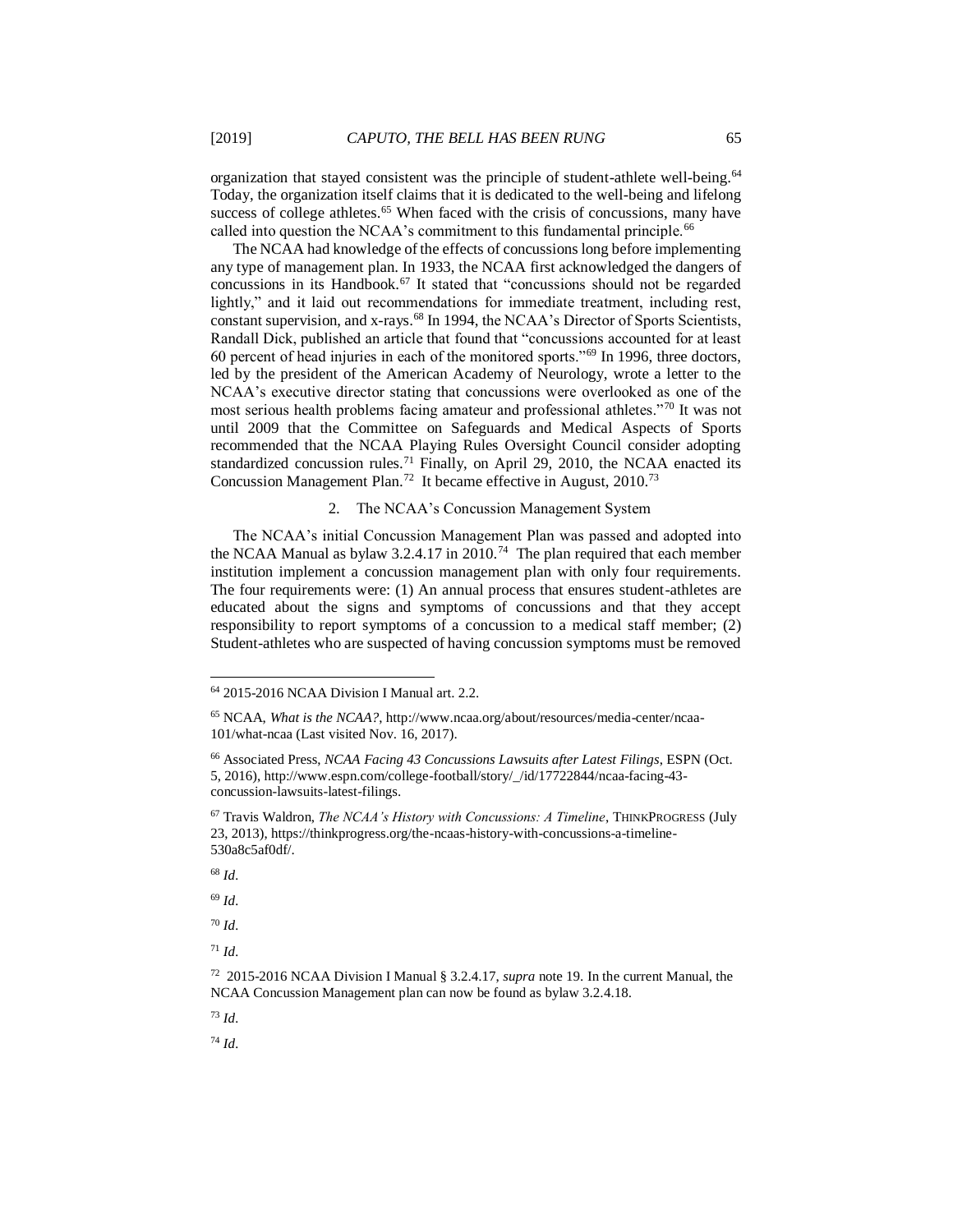from the current practice or game and evaluated by a medical staff member with experience in evaluating and managing concussions; (3) Student-athletes diagnosed with a concussion are prevented from returning to play on the same day that the concussion was sustained; and (4) Student-athletes diagnosed with a concussion must be cleared to play by a physician or a physician's designee.<sup>75</sup> As more research and results regarding concussions emerged, the NCAA began to implement more standards.

In 2014, the NCAA, along with other medical and sport organizations, announced Inter-Association Guidelines to improve safety for collegiate student-athletes.<sup>76</sup> These guidelines were not definite rules; they were only guidelines, so they functioned in the form of recommendations.<sup>77</sup> A subsequent amendment was made to the NCAA bylaws based on these Inter-Association Guidelines.<sup>78</sup> In 2015, NCAA bylaw 3.2.4.17.1 was introduced as an amendment based on the Inter-Association Guidelines to include certain additional requirements for the initial Concussion Management Plan.<sup>79</sup>

In addition to the adoption of the Inter-Association Guidelines, NCAA bylaw 3.2.4.17.1 also incorporated a set of guidelines, referred to as the NCAA Concussion Safety Protocol Checklist, for all member institutions of the "Power 5 Conferences."<sup>80</sup> The "Power 5 Conferences" are comprised of the five most powerful and autonomous conferences in the nation.<sup>81</sup> These conferences include: The Atlantic Coast Conference, the Big Ten Conference, the Big-12 Conference, the Pac-12 Conference, and the Southeastern Conference.<sup>82</sup> The new protocol instituted a requirement that every member institution within the "Power 5 Conferences" submit its concussion guidelines annually to the Concussion Safety Protocol Committee, which was created by this legislation.<sup>83</sup> The protocol further mandates that institutions provide all relevant information to the committee upon its request concerning any incident where

l

<sup>78</sup> *Id.*

<sup>81</sup> *Id.*

<sup>82</sup> *Id.* 

<sup>75</sup> *Id*.

<sup>76</sup> 2014-2015 NCAA Sports Medicine Handbook,

https://www.ncaa.org/sites/default/files/SMH\_Guideline\_21\_20160217.pdf (last visited Oct. 16, 2017); *see also* Brian Burnsed, *New Guidelines Aim to Improve Student-Athlete Safety* (July 8, 2014), http://www.ncaa.org/about/resources/media-center/news/new-guidelines-aimimprove-student-athlete-safety.

<sup>77</sup> *See generally* 2014-2015 NCAA Sports Medicine Handbook, *supra* note 76.

<sup>79</sup> 2015-2016 NCAA Division I Manual § 3.2.4.17.1.

<sup>80</sup> *See* Thomas A. Buckley, EdD, Christine M. Baugh, MPH, William P. Meehan, III, MD & Melissa S. DiFabio, MEd, *Concussion Management Plan Compliance: A Study of NCAA Power 5 Conference School*, 5 ORTH.J. SPORTS MED. 4 (Apr. 25, 2017).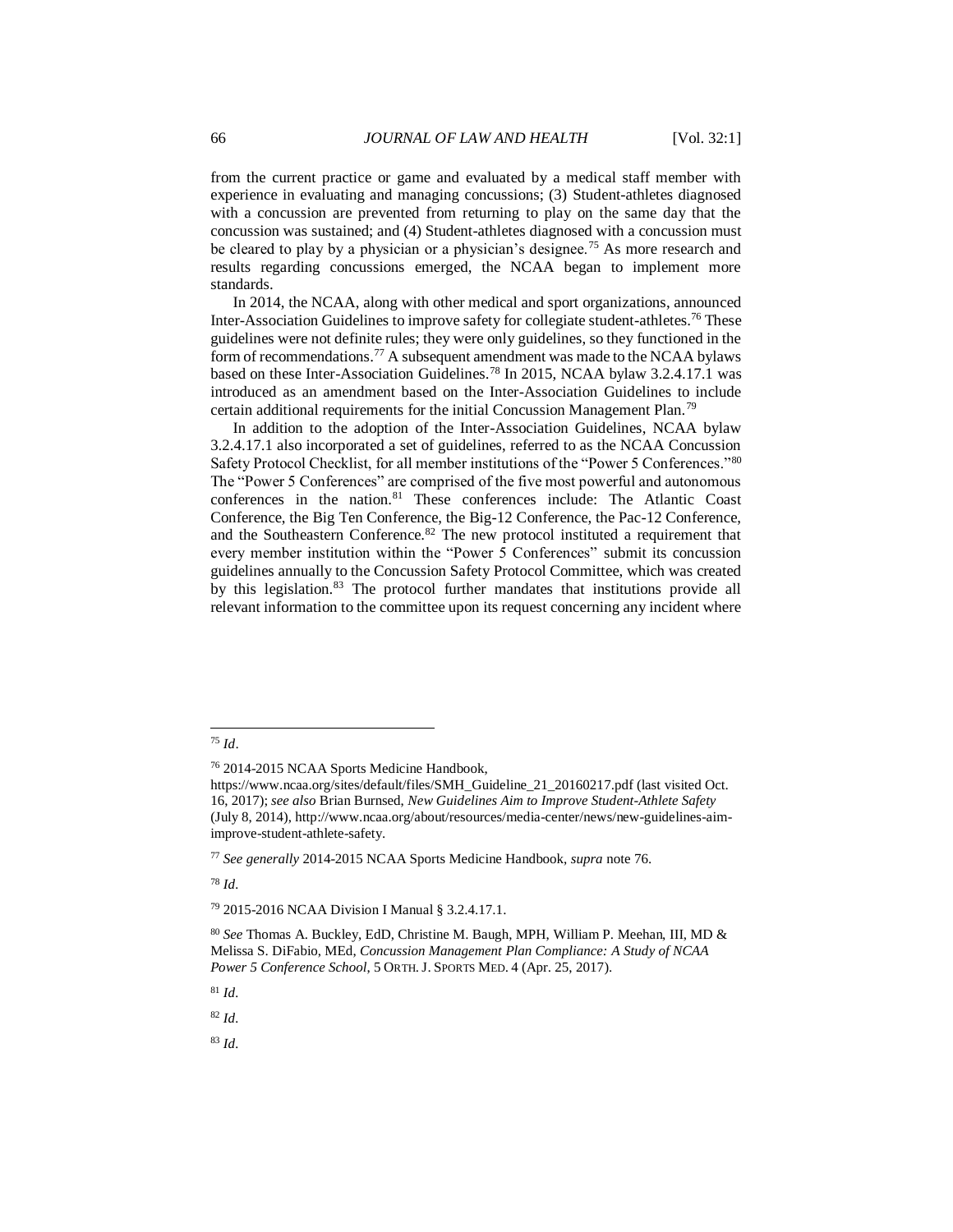a student-athlete sustained a concussion. $84$  In addition to these rules, the NCAA embarked on a significant concussion study with the Department of Defense in 2014.<sup>85</sup>

In May of 2014, the NCAA in conjunction with the Department of Defense launched a thirty-million-dollar study on concussions that is managed by the Concussion Assessment, Research and Education ("CARE") Consortium.<sup>86</sup> The CARE Consortium offers a large-scale study on student-athletes from over 30 campuses across the country that helps address the short-term and long-term effects of concussions, which is intended to fill the current gaps in concussion knowledge.<sup>87</sup> The NCAA notes that the purpose of the research is "to gain a better understanding of the neurobiopsychosocial nature of concussive injury and recovery in order to ultimately enhance the safety and health of our student-athletes, service members, youth sports participants, and the broader public."<sup>88</sup> Over 40,000 participants have participated in the study with more than 3,000 individual concussions studied.<sup>89</sup> In January of 2017, some initial results of the study were released.<sup>90</sup> One result of their research was that student-athletes that are removed from play immediately after suffering a concussion return to play roughly two days faster than student-athletes who continue to play after the injury.<sup>91</sup> Another conclusion from the study was a shift in the attitudes regarding concussions. In a previous study, football players returned to play an average 6.7 days after their initial injury.<sup>92</sup> But in the recent study, studentathletes are returning to play an average of  $14.3$  days after suffering a concussion.<sup>93</sup> One last determination from the study was that two-thirds of the concussions occurred during practice, while the rest occurred during participation.<sup>94</sup> The NCAA believes that regulating contact in practice will affect the amount of concussions.<sup>95</sup> The CARE Consortium has seen developments in recent months. In the fall of 2017, the NCAA contributed an additional  $$12.5$  million to the CARE Consortium.<sup>96</sup> Additionally, in

<sup>86</sup> *Id.* 

l

<sup>89</sup> NCAA, *NCAA-DoD Care Consortium*, http://www.ncaa.org/sport-scienceinstitute/topics/ncaa-dod-care-consortium (last visited Mar. 3, 2018).

<sup>90</sup> Brian Burnsed, *Researchers Discuss initial CARE concussion study findings* (Jan. 31, 2017), http://www.ncaa.org/about/resources/media-center/news/researchers-discuss-initialcare-concussion-study-findings.

<sup>91</sup> *See id.*

<sup>92</sup> *See id.* 

- <sup>93</sup> *See id.*
- <sup>94</sup> *See id.*
- <sup>95</sup> *See id.*

<sup>84</sup> *See* NCAA Division I Manual § 3.2.4.17.1, *supra* note 79; *see also* Johnson, *supra* note 22.

<sup>85</sup> NCAA, *NCAA DoD launch concussion study* (May 29, 2014),

http://www.ncaa.org/about/resources/media-center/news/ncaa-dod-launch-concussion-study.

<sup>87</sup> NCAA-DOD Grand Alliance Care Consortium, *Why was the CARE Consortium Created?*, http://www.careconsortium.net/about/ (last visited Feb. 24, 2018).

<sup>88</sup> NCAA, *NCAA-DoD Care Consortium*, http://www.ncaa.org/sport-scienceinstitute/topics/ncaa-dod-care-consortium (last visited Mar. 3, 2018).

<sup>96</sup> NCAA, *supra* note 89.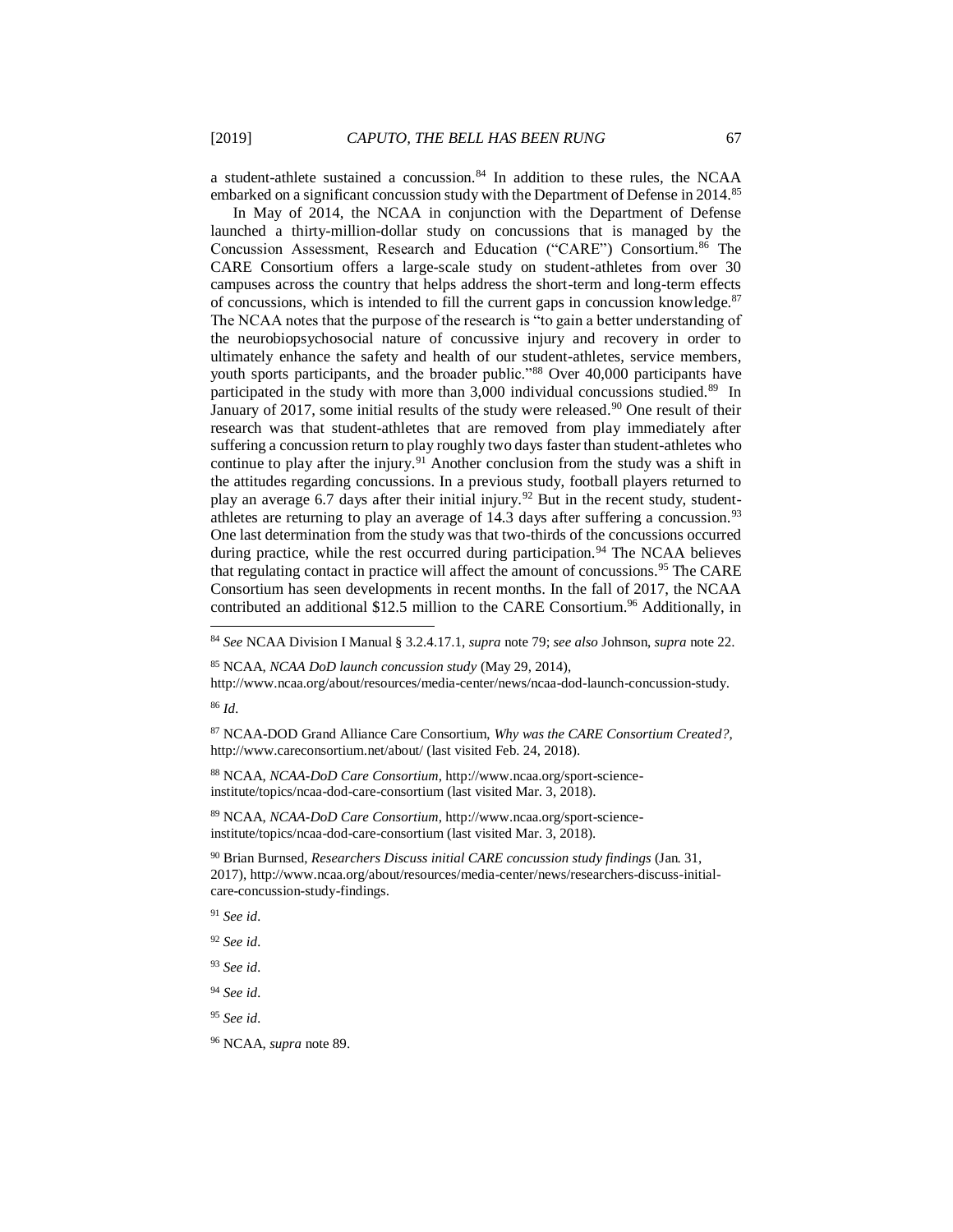February of 2018, the NCAA and DOD solidified plans to transition from CARE's first phase (acute effects of concussion and repetitive impact exposure) to its next phase (persistent and cumulative effects of concussion and repetitive head impact exposure).<sup>97</sup>

## a. Inherent Flaws of the NCAA's Concussion Management System

The NCAA's Concussion Management Plan contains inherent flaws that subject student-athletes to brain injuries that the legislation was designed to prevent. One issue is that the NCAA's CMP does not establish an entire concussion management plan that is uniform across every member institution; it only includes certain requirements that each member institution must include in their plan.<sup>98</sup> Outside of the requirements, member institutions have complete discretion when it comes to concussion protocol in their individual plans.<sup>99</sup> For example, if a member institution wants to ask their quarterback to recite the alphabet and assume that's enough, they're allowed to do so.<sup>100</sup> This flaw has been partially remedied for member institutions that comprise the "Power 5 Conferences" because each member institution is required to submit its plans to the Concussion Safety Protocol Committee for review. This does not create a uniform concussion protocol for these institutions, but it does ensure that their plans meet the best-known practices for concussion management. While this is a step in the right direction, it still leaves over 1,000 member institutions whose plans are not being reviewed. Because additional research on concussion management continues to develop, a uniform concussion management system may be on the horizon.

The second issue is that the duty to report concussions falls on student-athletes.<sup>101</sup> Student-athletes face three issues when it comes to reporting concussions. First, student-athletes are often not capable of determining if they have concussion symptoms.<sup>102</sup> Student-athletes may not be able to recognize if they are experiencing concussions symptoms due to a lack of education about the symptoms or because they are not medically capable to make determinations about symptoms.<sup>103</sup> Secondly, even if student-athletes are aware of concussion symptoms, they do not want to report those symptoms for fear of losing their spot on the team and financial support.<sup>104</sup> If a studentathlete has to cease participation due to a concussion, another player has to step in and take his or her place. If the replacement player performs well enough, the concussed

<sup>97</sup> *See id.*

<sup>98</sup> 2015-2016 NCAA Division I Manual art. 3.2.4.17, *supra* note 19; *see also* Kevin Trahan, *Another week of head injuries shows college football's concussion problem isn't going away*, SBNATION (Nov. 22, 2015), https://www.sbnation.com/collegefootball/2015/11/22/9777392/ncaa-concussion-protocol-trainers.

<sup>99</sup> Trahan, *supra* note 98.

<sup>100</sup> *Id.*

<sup>101</sup> 2015-2016 NCAA Division I Manual art. 3.2.4.17, *supra* note 19. Section 3.2.4.17(a) of the NCAA Division I Manual requires students to acknowledge that they have a responsibility to report concussion-related injuries and illnesses to a medical staff member.

<sup>102</sup> Johnson, *supra* note 22, at 1068.

<sup>103</sup> *Id.; see also* Reilly, *supra* note 29, at 276.

<sup>104</sup> Johnson, *supra* note 22, at 1070, 1071.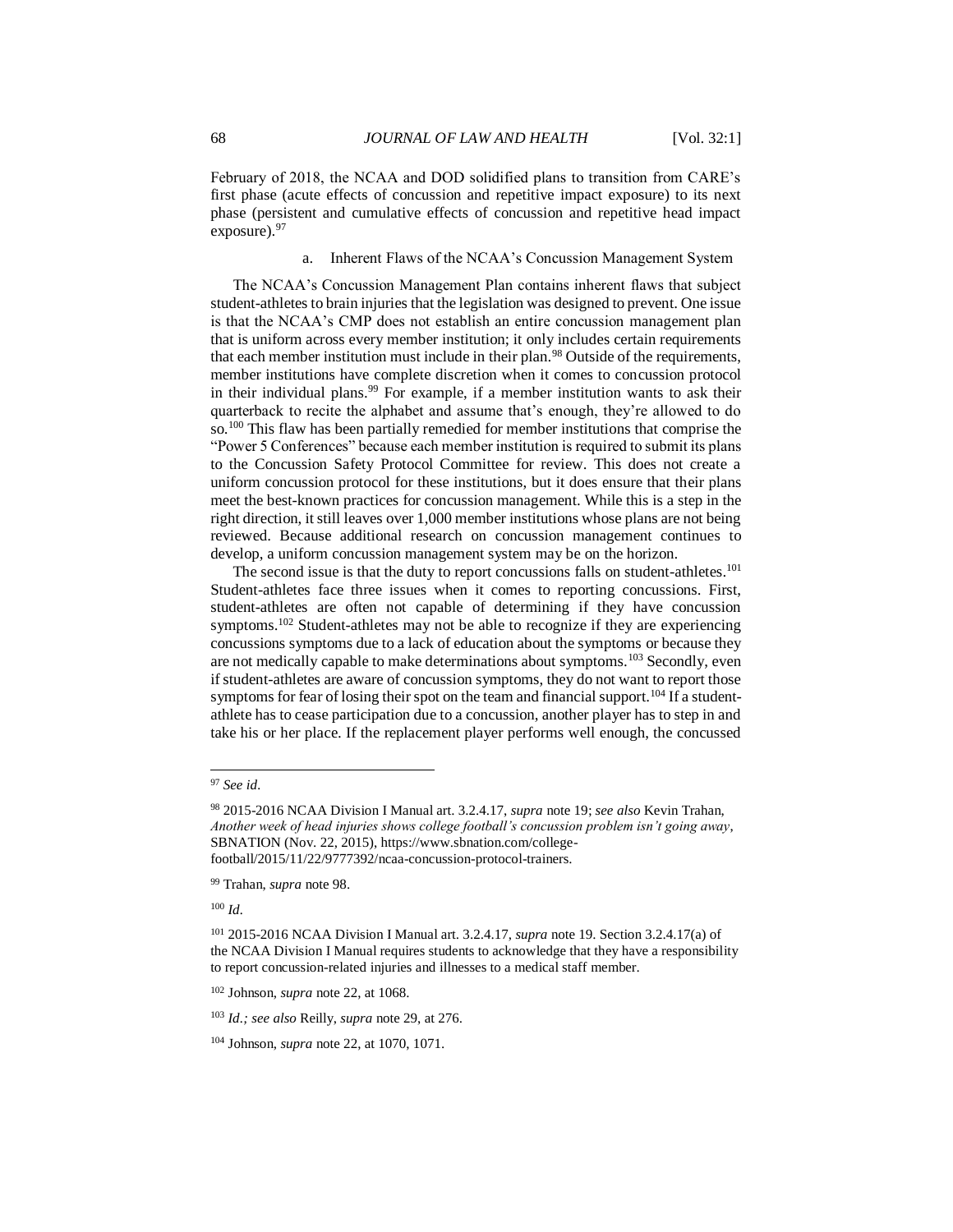student-athlete may never see the field again. Also, many student-athletes benefit from athletic scholarships or financial assistance. If a student-athlete is unable to play for a certain period of time because of his or her concussion, financial assistance may be revoked.<sup>105</sup> This incentivizes student-athletes to conceal concussion symptoms. Lastly, the stigma that athletes must be fierce competitors deters student-athletes from reporting their symptoms.<sup>106</sup> Student-athletes believe that disclosing injuries is a sign of weakness, and they allow the contemporary culture of athletics to affect their decision to report concussion symptoms.<sup>107</sup>

The third issue is that coaches and medical personnel of member institutions have certain incentives to violate concussion management plans. Coaches' salaries and job security are reflected by winning percentage and championships, therefore, they want to have the best student-athletes on the field at all times.<sup>108</sup> Coaches are highly incentivized by winning, which sometimes comes at the cost of the student-athlete.<sup>109</sup> Moreover, college athletic trainers and medical personnel feel pressured by coaches to return concussed student-athletes to play before they are medically cleared to do so.<sup>110</sup> When trainers disagree with coaches about a student-athletes' ability to play, they often face repercussions.<sup>111</sup> This leads to highly questionable decisions on behalf of the team's medical staff in which student-athletes are returned to play and subjected to the risks of concussions.<sup>112</sup> These inherent flaws in the NCAA's Concussion Management Plan provide the rationale for an effective NCAA enforcement mechanism. If the NCAA were to improve enforcement, the inherent flaws would begin to diminish. A background of the NCAA's current infractions program will provide an understanding of the NCAA's process in enforcing its Constitution and bylaws.

#### 3. The NCAA's Current Infractions Program

According to article 1.3.2 of the NCAA Manual, the NCAA enforcement process shall apply to a member institution when it fails to comply with the legislation.<sup>113</sup> The NCAA's enforcement power is executed through the NCAA's current Infractions Program, which is incorporated in article 19 of the NCAA Manual.<sup>114</sup> The NCAA's

l

 $107$  *Id.* 

<sup>108</sup> Pretty, *supra* note 43, at 2371.

<sup>110</sup> Brad Wolverton, *Coach Makes the Call: Athletic Trainers Who Butt Heads with Coaches Over Concussion Treatment Take Career Hits*, THE CHRONICLE OF HIGHER EDUCATION (Sept. 2, 2013), https://www.chronicle.com/article/Trainers-Butt-Heads-With/141333.

<sup>111</sup> *Id.*

 $^{105}$   $\emph{Id}.$ 

<sup>106</sup> *Id.* at 1072.

<sup>109</sup> Johnson, *supra* note 22, at 1073.

<sup>113</sup> 2015-2016 NCAA Division I Manual art. 1.3.2; *see also* 2015-2016 NCAA Division I Manual art. 19.01.2 (stating that the infractions program shall hold institutions, coaches, administrators, and student-athletes who violate the constitutions and bylaws accountable for their conduct, both at the individual and institutional levels).

<sup>114</sup> *see generally* 2015-2016 NCAA Division I Manual art. 19.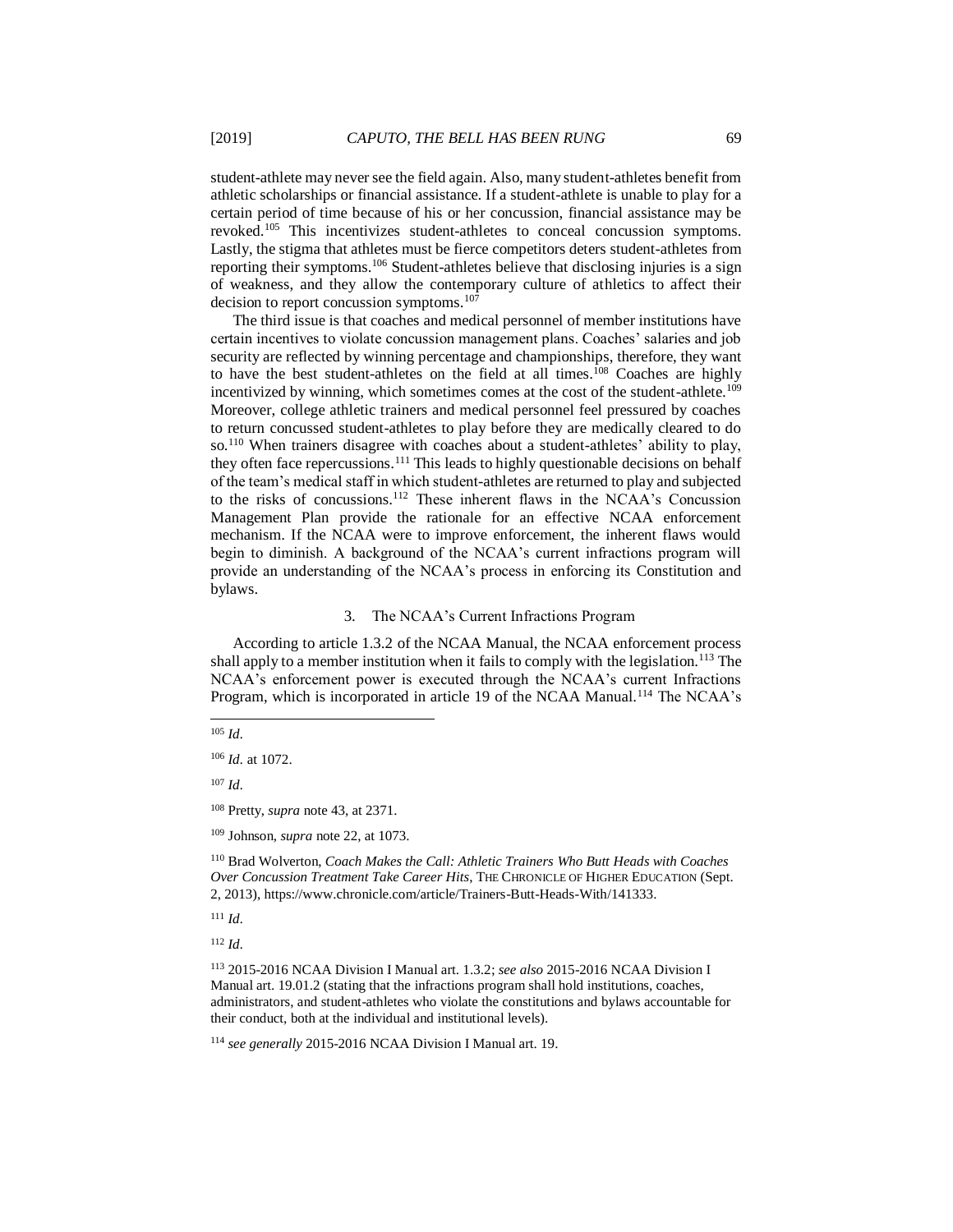infractions process begins with the legislation that the NCAA adopts.<sup>115</sup> When a member institution or student-athlete has allegedly violated a rule or bylaw, the NCAA enforcement staff investigates, provides notice of a potential violation to member institutions and involved individuals, and presents information about potential violations to the appropriate division's Committee on Infractions ("COI").<sup>116</sup> Subsequently, the COI considers the facts and the positions of all affected parties.<sup>117</sup> Members of the COI then deliberate, conclude whether a violation has occurred, and issue a written decision.<sup>118</sup> If the COI believes an infraction occurred, a penalty will be rendered. In Division I athletics, violations fall into one of four categories: (1) Severe Breach of Conduct; (2) Significant Breach of Conduct; (3) Breach of Conduct; and (4) Incidental Infraction.<sup>119</sup> In Division II and Division III athletics, the violations fall into two categories: (1) Major Violations; and (2) Secondary Violations.<sup>120</sup> If a member institution or affected individual does not agree with the COI's decision, they are permitted to request a review of the decision.<sup>121</sup> If the decision is confirmed, the COI is responsible for ensuring compliance with the penalties and requirements.<sup>122</sup> This infractions program was created to ensure that member institutions abide by the NCAA Constitution and bylaws that have been established, but the NCAA has failed to utilize this program correctly. As a result of the implementation and subsequent violations of the NCAA's Concussion Management Plan as well as the NCAA's problematic response, lawsuits have been filed regarding the NCAA's management of concussions.

*D. Lawsuits against the NCAA in regards to Concussion Management*

# *1. In re* National Collegiate Athletic Association Student-Athlete Concussion Injury Litigation

The first class action settlement reached on this issue occurred in the case of *In re* National Collegiate Athletic Association Student-Athlete Concussion Injury.<sup>123</sup> The lawsuit originated from a complaint filed by Adrian Arrington.<sup>124</sup> The proposed settlement class contained all persons who played an NCAA-sanctioned sport at

l

<sup>119</sup> *See* 2015-2016 NCAA Division I Manual art. 19.1.

<sup>120</sup> NCAA, *supra* note 115

<sup>121</sup> *Id.* 

<sup>122</sup> *Id*; *see also* Appendix, A.

<sup>123</sup> *In re* National Collegiate Athletic Association Student-Athlete Concussion Injury Litigation, 314 F.R.D. 580 (N.D. Ill. 2016).

<sup>124</sup> *See generally* Complaint, Arrington v. NCAA, No. 11-cv-06356 (N.D. Ill. July 19, 2013).

<sup>115</sup> NCAA, *Division I Infractions Process*, http://www.ncaa.org/enforcement/division-iinfractions-process (last visited Feb. 15, 2018).

<sup>116</sup> *Id.* 

<sup>117</sup> *Id.* 

<sup>118</sup> *Id.*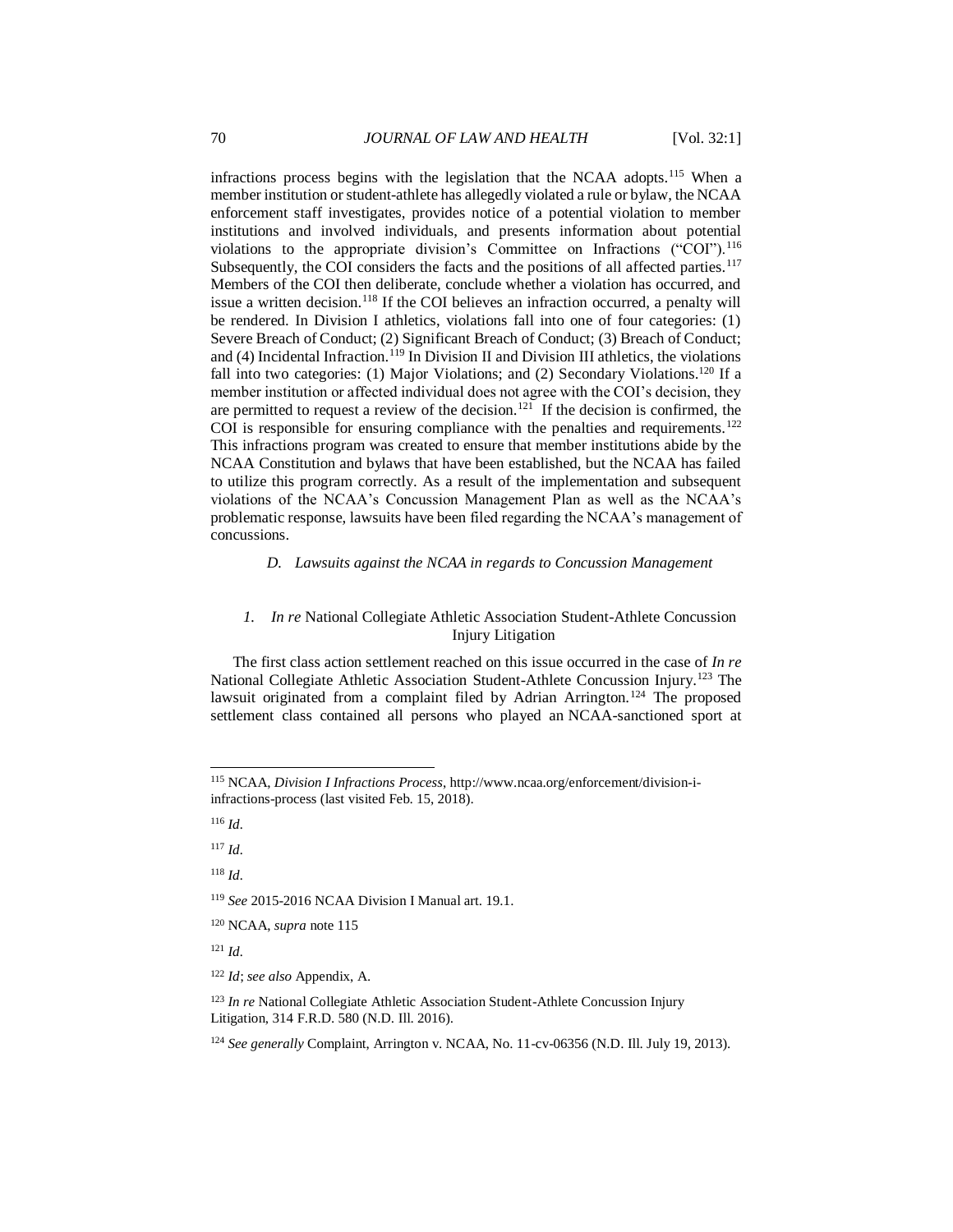an NCAA member institution on or prior to the Preliminary Approval Date.<sup>125</sup> The plaintiffs contended that the NCAA was negligent when it breached its duty to studentathletes at NCAA member institutions. It breached its duty by: (1) by failing to adopt appropriate rules regarding concussions and reasonably enforcing those rules; (2) failing to address and/or correct the coaching of tackling methodologies that lead to concussions; (3) failing to warn student-athletes of the risk of unreasonable harm resulting from repeated concussions; and (4) failing to implement a support system for students who, after sustaining concussions, are unable to either play football or lead a normal life.<sup>126</sup> A preliminary settlement was reached for \$75 million, with the NCAA refusing to admit any fault.<sup>127</sup> A final hearing is required in order to determine if the settlement is fair, reasonable, and adequate.<sup>128</sup> The final fairness hearing took place on February 25, 2019.<sup>129</sup> Of the \$75 million, \$70 million will be allocated to a Medical Monitoring Program for student-athletes that will last for fifty years.<sup>130</sup> The other \$5 million of the settlement will be allocated to concussion related research for the first ten years of the Medical Monitoring Period.<sup>131</sup> This settlement has had a significant effect on the NCAA.

On one hand, the NCAA knew that it needed to improve the Concussion Management Plan. In response to the preliminary approval, the NCAA has agreed to implement six changes to the Concussion Management Plan.<sup>132</sup> In addition, the ruling stated that no future claims shall be brought against the NCAA on a class wide basis

<sup>127</sup> *In re* National Collegiate Athletic Association Student-Athlete Concussion Injury Litigation, 314 F.R.D. at 584.

<sup>128</sup> *National Collegiate Athletic Association Student-Athlete Concussion Injury Litigation*, http://www.collegeathleteconcussionsettlement (last visited Feb. 28, 2018).

<sup>129</sup> Zachary Zagger, *NCAA Will Likely Face Over 200 New Concussion Suits*, LAW 360 (Jan. 19, 2019),

https://www.law360.com/articles/1122373/ncaa-will-likely-face-over-200-new-concussionsuits.

<sup>130</sup> *In re* National Collegiate Athletic Association Student-Athlete Concussion Injury Litigation, 314 F.R.D. at 585.

<sup>131</sup> *Id.* at 586.

<sup>132</sup> *Id.*

l

The NCAA will require: (1) that all student-athletes must undergo baseline testing before participation in the sport; (2) A student-athlete who has been diagnosed with a concussion will be prohibited from returning to participation on the same day her or she sustained the concussion and must be cleared by a physician before returning to participation; (3) Medical personnel who are trained in diagnosing, treatment, and management of a concussion are required to be at all games of Contact Sports; (4) the institution of a uniform process for schools to report diagnosed concussions and their resolution, and for concerned persons to directly report potential problems directly to the NCAA; (5) member institutions to provide concussion training and education to student-athletes, coaches, and trainers before the season begins; and (6) education for faculty with respect to accommodations for students suffering from concussions.

<sup>&</sup>lt;sup>125</sup> *In re* National Collegiate Athletic Association Student-Athlete Concussion Injury Litigation, 314 F.R.D. at 584.

<sup>126</sup> *See Arrington*, *supra* note 124.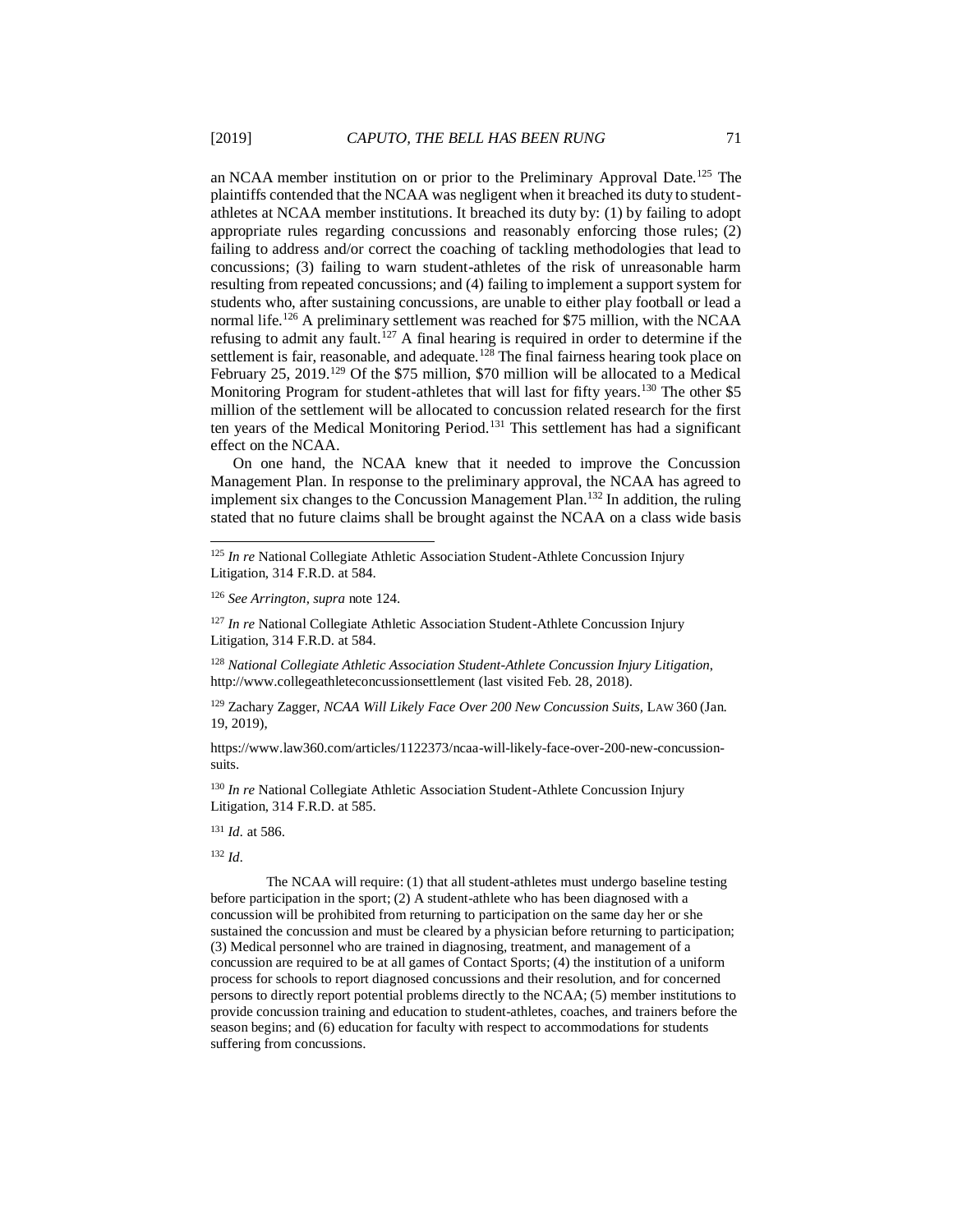in relation to concussions.<sup>133</sup> One modification was made to this statement, which states that personal injury claims are allowed to be pursued on a class-action basis as long as those suits do not seek a nationwide class or a class consisting of athletes from more than one NCAA member institution.<sup>134</sup> As a result, lawsuits have flooded the courts.<sup>135</sup> As of February, 2019, the NCAA is facing over 300 class-action lawsuits on behalf of former student-athletes in relation to the management of concussions.<sup>136</sup>

# *2.* Sheely v. NCAA

The next significant lawsuit filed against the NCAA related to concussion management emerged from the death of a college football player. Derek Sheely was a football player at Frostburg State University, a Division III college in Maryland.<sup>137</sup> Over a series of Frostburg State football practices in August of 2011, Sheely participated in dangerous preseason practice drills. During the practices, Sheely began to persistently bleed out of his forehead.<sup>138</sup> Sheely told his coach that he did not feel right and that he had a headache.<sup>139</sup> The coach insisted that he continue the drills, and shortly thereafter, Sheely collapsed.<sup>140</sup> He died six days later.<sup>141</sup> Sheely's family believed that Derek died from Second Impact Syndrome.<sup>142</sup> Sheely's family filed a wrongful death lawsuit in 2013 against the NCAA, members of the Frostburg State coaching staff, and the helmet manufacturer Schutt.<sup>143</sup> Sheely's family claimed that

<sup>137</sup> Michael Dresser, *NCAA, State Reach Settlement in Case of Frostburg Football Player Who Died After Head Injury*, THE BALT. SUN (July 27, 2016), http://www.baltimoresun.com/news/maryland/politics/bs-md-ncaa-lawsuit-20160725-

story.html.

<sup>138</sup> *Id.* 

l

<sup>139</sup> *Id.* 

 $140$  *Id.* 

<sup>141</sup> *Id*.

<sup>142</sup> Jon Solomon, *Judge Rules NCAA Must Go to Trial in Death of Football Player*, CBS (Apr. 6, 2016), https://www.cbssports.com/college-football/news/judge-rules-ncaa-must-go-to-trialin-death-of-football-player/.

<sup>143</sup> SI Wire, *NCAA Faces Trial After Ruling in Death of DIII Football Player*, SPORTS ILLUSTRATED (Apr. 6, 2016), https://www.si.com/college-football/2016/04/06/ncaa-trialjudge-ruling-death-derek-sheeley-frostburg-state.

<sup>133</sup> Jon Solomon, *NCAA Settlement: Football Players Carry 3 Times risk of CTE Symptoms*, CBS (July 30, 2014), https://www.cbssports.com/college-football/news/ncaa-settlementfootball-players-carry-3-times-risk-of-cte-symptoms/.

<sup>134</sup> Steve Berkowitz, *Ex-College Football Players Sue NCAA, Conferences, Schools over Concussions*, USA TODAY (July 14, 2016),

https://www.usatoday.com/story/sports/ncaaf/2016/05/17/former-college-football-players-suencaa-concussions-lawsuit/84491572/.

<sup>135</sup> *See* Associated Press, *supra* note 66.

<sup>136</sup> Ralph D. Russo, *Wave of concussion lawsuits to test NCAA's liability*, LAW 360 (Feb. 7, 2019), https://apnews.com/4a4ed68e4c3a426abc4e34606ae4a399.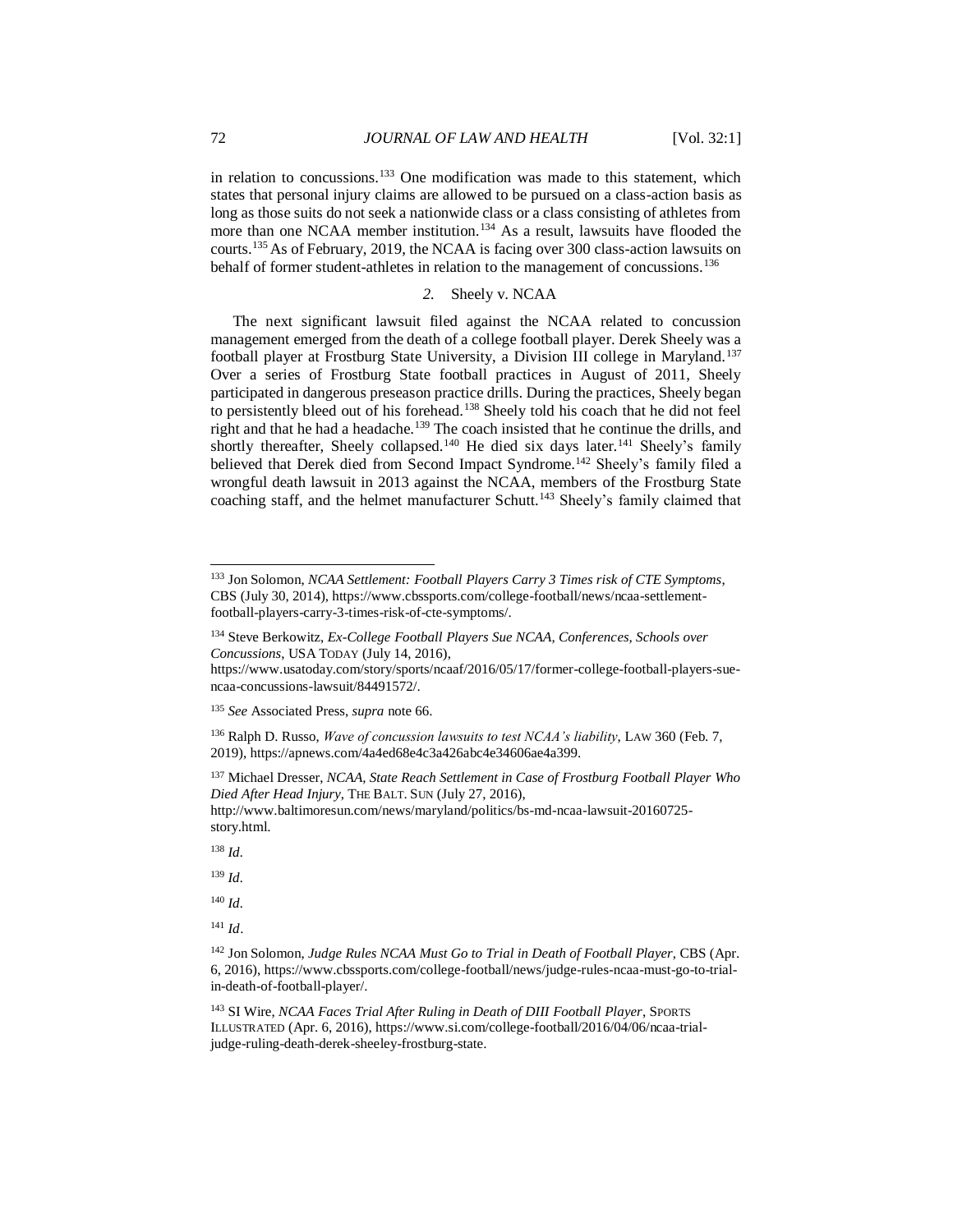the NCAA was negligent, which resulted in Derek's death.<sup>144</sup> They also claimed that the NCAA failed to enforce or investigate its concussion rules.<sup>145</sup> The NCAA's main argument was that it does not have a duty to protect student-athletes.<sup>146</sup> The court denied the NCAA's motion for summary judgment because the NCAA has a "special relationship" to student-athletes since its mission statement states its commitment to protect those athletes.<sup>147</sup> It was also determined that Second Impact Syndrome is not an inherent risk of football, so a legal duty to warn exists, and there is enough dispute in the case for a jury to hear the arguments.<sup>148</sup> The lawsuit was eventually settled in 2016 for 1.2 million dollars. $149$ 

#### *3.* Brandon et al. v. NCAA & Mason v. NCAA

While the previous lawsuits claimed that the NCAA was negligent in its management of concussions, a new wave of lawsuits have been filed against the NCAA under a different legal theory.<sup>150</sup> Former student-athletes have been challenging the NCAA on a breach of contract basis.<sup>151</sup> Contractual challenges against the NCAA are not unheard of but they are by no means common. The natural question to ask is: what contract do the NCAA and student-athletes enter into with each other? There is no contract between the NCAA and a student-athlete, but an action for breach of contract can be brought when the parties to a contract intended the contract to benefit a third party.<sup>152</sup> In order for a school to become a member institution, it must agree to abide by and enforce the NCAA's Constitution and bylaws.<sup>153</sup> "It is unquestionable that the contract between the NCAA and a member institution is meant to confer a benefit to student-athletes. Member institutions promise to enforce the NCAA's legislation as it relates to student-athletes and "protect and enhance the physical and educational well-being of student-athletes."<sup>154</sup> Therefore, studentathletes can be identified as third party beneficiaries to the contract between a member

<sup>147</sup> *Id.* 

l

<sup>149</sup> David Dishneau, *NCAA to Pay \$1.2 Million to Settle Lawsuit in Death of Frostburg Football Player*, THE BALT. SUN (Aug. 8, 2016 3:32 PM),

http://www.baltimoresun.com/news/maryland/bs-md-ncaa-settlement-20160808-story.html.

<sup>153</sup> *Id.*

<sup>&</sup>lt;sup>144</sup> Complaint at 43, Kristen L. Sheely et al. v. NCAA, No. 380569-V (Montgomery Cnty. Ct. Md. Aug. 22, 2013).

<sup>145</sup> *Id.* at 19.

<sup>146</sup> Solomon, *supra* note 142.

<sup>148</sup> *Id.* 

<sup>150</sup> *See* Brandon et al. v. NCAA, No. 1:17-cv-00074 (S.D. Ind. Jan. 9, 2017); Mason v. NCAA, No. 2:16-cv-01536 (W.D. Pa. Nov. 29, 2016) (both plaintiffs are former student athletes filing recent breach of contract claims against the NCAA claiming that it violated the Constitution and its Bylaws by failing to make sure collegiate athletics were being conducted in a safe manner).

<sup>151</sup> *Id.* 

<sup>152</sup> *See* Oliver v. NCAA, 920 N.E.2d 203, 211 (Ohio 2009).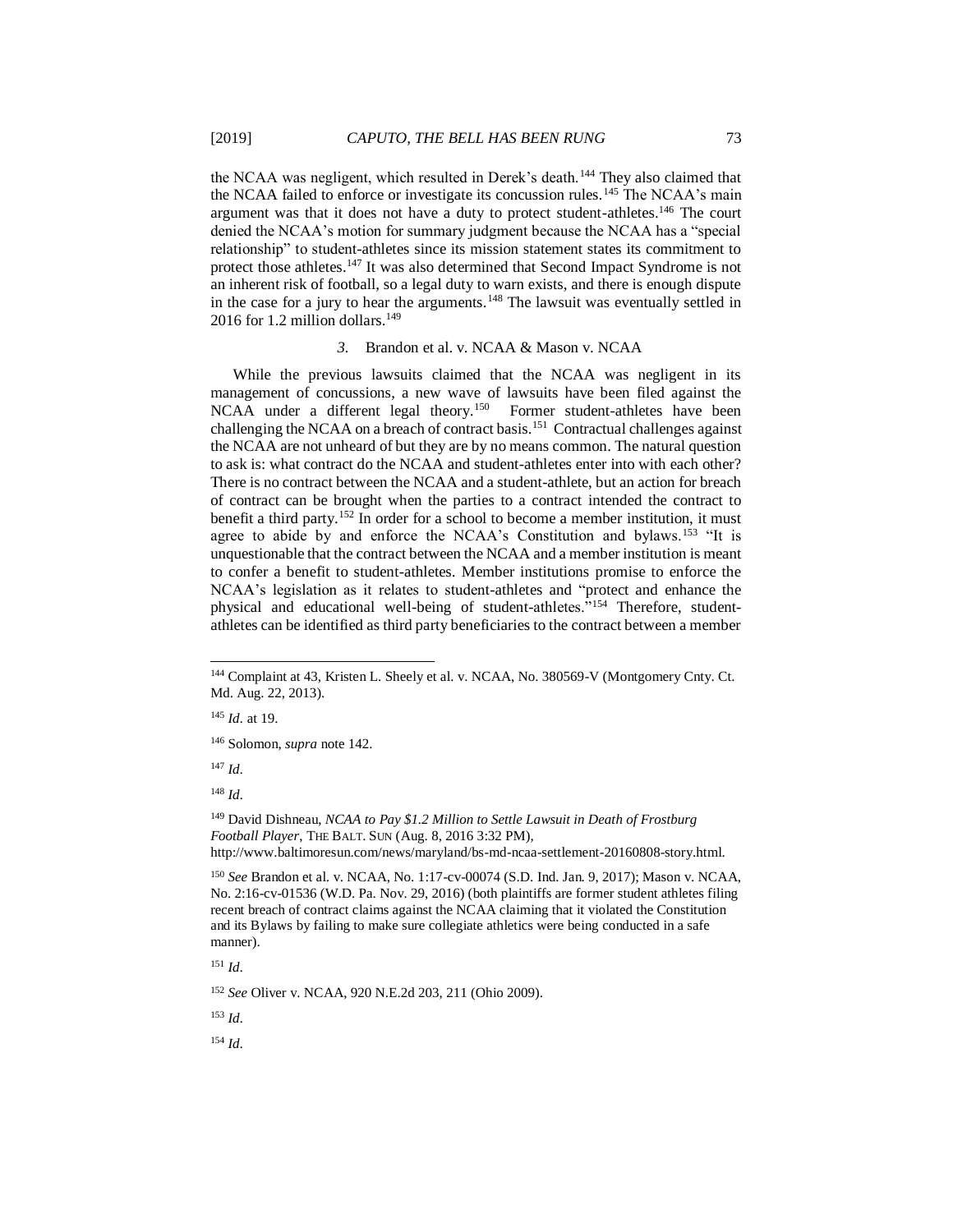institution and the NCAA. Student-athletes claim that the NCAA has breached the contract in a couple of ways. First, the NCAA breached Article 2.2 of the NCAA Constitution<sup>155</sup> by failing to conduct intercollegiate athletics in a manner designed to protect and enhance the physical and educational well-being of student-athletes.<sup>156</sup> Secondly, the NCAA breached Article 2.2.3<sup>157</sup> by failing to enforce the requirement that each member institution protect the health of, and provide a safe environment for, each of its student-athletes.<sup>158</sup> The plaintiffs in these cases are seeking damages for injuries that they have suffered as a result of the alleged breach of contract on behalf of the NCAA.<sup>159</sup> The causes of action asserted in these cases provide a useful avenue for student athletes to challenge the NCAA's mismanagement of concussions.

# *4.* The "*Bellwether*" Cases

The "*Bellwether*" cases are integral to this area and will determine the future of NCAA concussion litigation. Because student athletes are only permitted to pursue personal injury claims on a personal or limited class-action basis, hundreds of cases have been filed against the NCAA and member institutions.<sup>160</sup> The hundreds of cases have been consolidated as part of a multidistrict litigation ("MDL") and are proceeding in front of Judge Lee of the Northern District Court of Illinois, the same judge who presided over *In Re* National Collegiate Athletic Association Student-Athlete Concussion Injury Litigation. <sup>161</sup> Four "sample cases" have been chosen out of the hundreds to determine whether the remainder of the cases shall proceed.<sup>162</sup> Both the plaintiffs and the defendants chose two cases that they believed were best representations of the entire class.<sup>163</sup> These cases are being called the "*Bellwether*" cases.<sup>164</sup> These cases are still in their infancy, but in one of the cases that the NCAA chose, *Rose et al v. National Collegiate Athletic Association et al*, Judge Lee denied the NCAA's motion to dismiss with regards to the plaintiff's claims for negligence,

<sup>159</sup> *Id.* at 59.

l

<sup>161</sup> Zagger, *supra* note 129*.*

<sup>163</sup> *Id*.

<sup>155</sup> 2015-2016 NCAA Division I Manual art. 2.2, *supra* note 64. Article 2.2 states, "Intercollegiate athletics programs shall be conducted in a manner designed to protect and enhance the physical and educational well-being of student-athletes."

<sup>156</sup> Complaint at 48, Brandon et al., No. 1:17-cv-00074

<sup>157</sup> 2015-2016 NCAA Division I Manual art. 2.2.3. Article 2.2.3 states, "It is the responsibility of each member institution to protect the health of, and provide a safe environment for, each of its participating student-athletes."

<sup>158</sup> Complaint at 48, Brandon et al., No. 1:17-cv-00074.

<sup>160</sup> Russo, *supra* note 136. As of February, 2019, over 300 lawsuits had been filed against the NCAA. Id.

<sup>162</sup> Peter A. Carfagna, *Representing the Professional Athlete,* 52 (West, 3rd ed. 2018). The cases are: (1) *Langston et al v. Mid-America Intercollegiate Athletics Association et al*; (2) *Weston v. Big Sky Conference, Inc., et al*; (3) *Richardson v. Southeastern Conference, et al*; (4) *Rose et al v. National Collegiate Athletic Association et al*.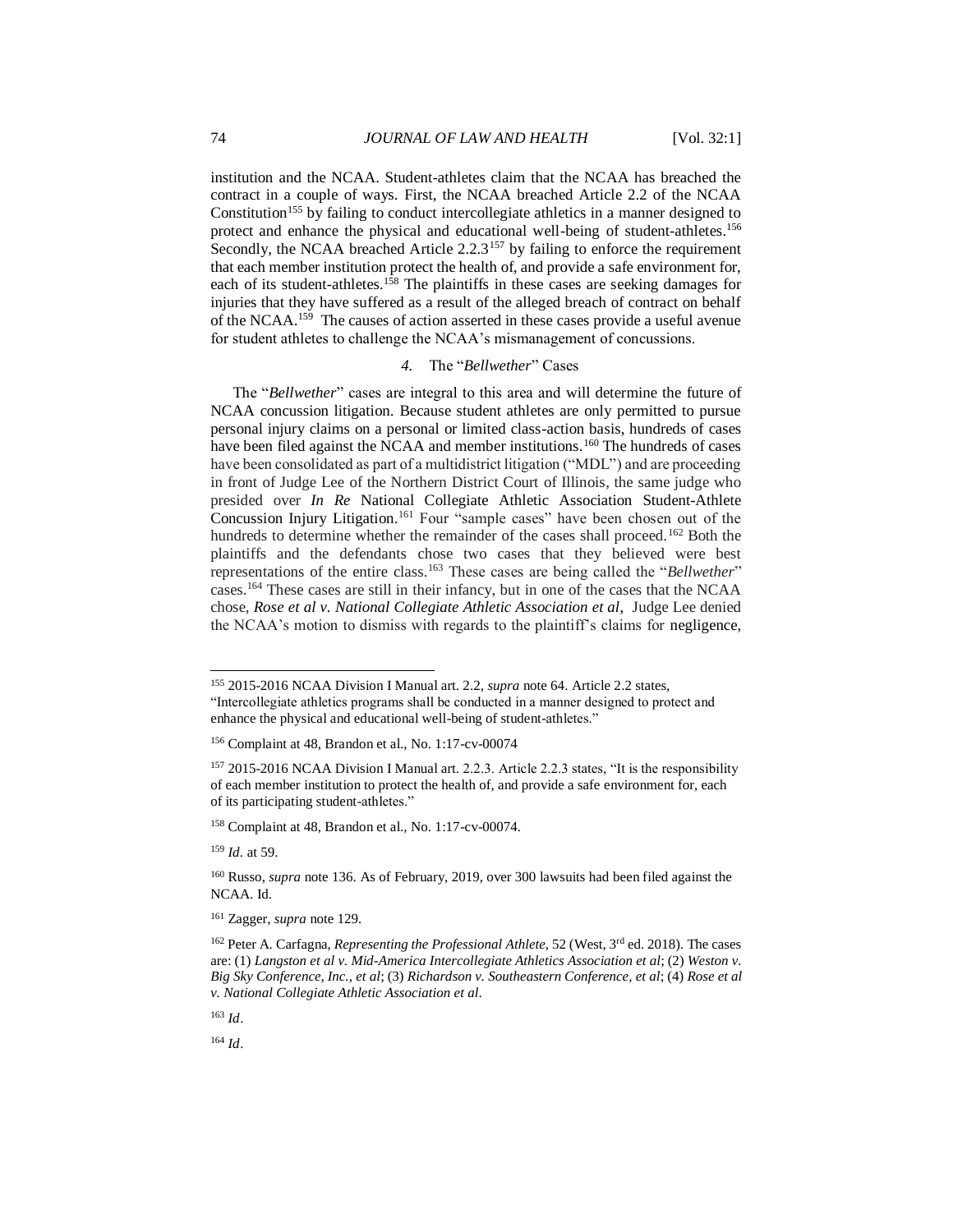l

fraudulent concealment, and breach of expressed contract.<sup>165</sup> The "Bellwether" cases carry the weight of the remaining concussion cases, and the more successful they are, the worse it will get for the NCAA.

# II. HOW THE NCAA IS FAILING ITS STUDENT-ATHLETES AND PROPOSED SOLUTIONS THAT WILL PROTECT STUDENT ATHLETES IN THE FUTURE

#### *A. The NCAA's Failure to Enforce its Concussion Management Plan*

The NCAA has failed to adequately enforce its Concussion Management Plan, which has created a set of rules without any teeth.<sup>166</sup> Chris Strobel, the NCAA's Director of Enforcement, stated, "The [concussion] legislation was specifically written to require institutions to have a plan and describe what minimum components had to be part of the plan. The policy was not about whether or not they were following their plan—except for those isolated circumstances of systematic or blatant violations."<sup>167</sup> This exhibits the NCAA's desire not to enforce the plan. As previously mentioned, inherent inefficiencies exist within the CMP, but they can be remedied through proper enforcement, and therefore, enforcement is the NCAA's key problem. The enforcement dynamic for the NCAA is two-fold: (1) the enforcement that member institutions have a concussion management plan in accordance with bylaw 3.2.4.17 and (2) The NCAA's enforcement that the member institutions adhere to those plans.<sup>168</sup>

Initially, the NCAA only required that member institutions create some form of concussion plan that contained the four requirements.<sup>169</sup> It put the responsibility of implementing and enforcing the plan upon member institutions themselves, and the NCAA would only get involved when systematic violations existed.<sup>170</sup> In a 2014 study, Christine Baugh, a doctoral candidate at Harvard University at the time, surveyed coaches, sports medicine clinicians, and compliance administrators at schools to determine how well they were implementing concussion management plans.<sup>171</sup> Only roughly 82% of the respondents stated that their school had a

<sup>165</sup> Rick Archer, *NCAA Must Face Ex-Purdue Players' Concussion Claims*, LAW 360 (Oct. 1, 2018), https://www.law360.com/articles/1087735/ncaa-must-face-ex-purdue-playersconcussion-claims.

<sup>166</sup> Jon Solomon, *Why the NCAA Won't Adopt Concussion Policies—At Least Not Yet*, CBS (Feb. 18, 2015), https://www.cbssports.com/college-football/news/why-the-ncaa-wont-adoptconcussion-penalties----at-least-not-yet/; *see also* Johnson, *supra* note 22, at 1059.

<sup>167</sup> Stav Ziv, *How Well Are Schools Following the NCAA's Concussion Policy*, NEWSWEEK (Oct. 25, 2014), http://www.newsweek.com/how-well-are-schools-following-ncaasconcussion-policy-279821.

<sup>168</sup> Ganim, *supra* note 22; *see also* Johnson, *supra* note 22, at 1058; *see also* Keating, *supra*  note 1.

<sup>169</sup> *See* NCAA Division I Manual, *supra* note 79.

<sup>170</sup> *See* Johnson, *supra* note 22, at 1058.

<sup>171</sup> Christine M. Baugh & Emily Kroshus, *Concussion Management in U.S. College Football: Progress and Pitfalls*, 1 CONCUSSION 49 (Aug. 6, 2015).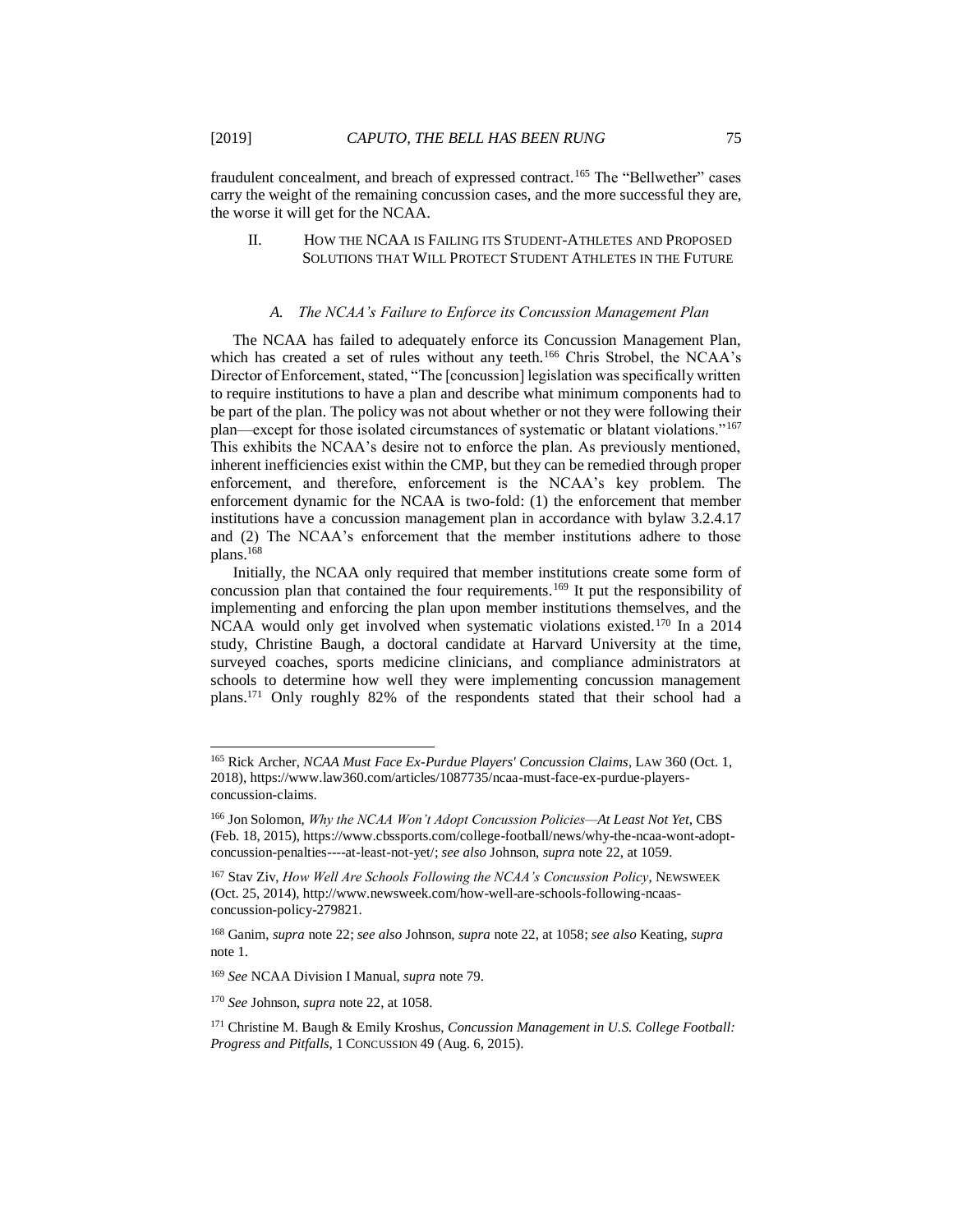concussion management plan in place.<sup>172</sup> This shows clear disregard for the NCAA's Concussion Management Plan. The NCAA eventually took steps to partially combat this problem by requiring that every member institution in one of the "Power 5 Conferences" submit its concussion protocol to the Concussion Safety Protocol Committee and provide relevant information to the committee, upon request, concerning any incident where a student-athlete sustained a concussion.<sup>173</sup> According to a study published in 2017, overall compliance with the NCAA's Concussion Management Plan was high for these member institutions.<sup>174</sup> A glaring problem with this piece of legislation is that it only applies to "Power 5 Conference" member institutions. "Power 5 Conferences" only comprise 65 of the upwards of 1,200 NCAA member institutions.<sup>175</sup> This leaves over one-thousand NCAA institutions whose concussion management plans are not being reviewed.<sup>176</sup>

The second issue is that the NCAA is not investigating and applying its proper enforcement procedures when member institutions do not comply with the concussion management plans they have adopted.<sup>177</sup> The NCAA puts the responsibility of enforcing concussion management plans and reporting violations on the member institutions themselves.<sup>178</sup> Since the NCAA concussion policy's implementation, a member institution has yet to report a violation to the NCAA.<sup>179</sup> There are many factors that lead member institutions to willfully disregard their concussion management plans and many reasons why they do not report this non-compliance. For example, a conflict of interest exists for member institutions when they are required to report violations of their respective concussion management plans.<sup>180</sup> Member institutions do not want to report violations because they do not want to be penalized, show a lack of institutional control, and make themselves vulnerable to litigation.<sup>181</sup> Even though the NCAA is aware of this, it is still not investigating or applying its enforcement procedures when member institutions violate their concussion management plans.<sup>182</sup>

<sup>172</sup> *Id.*

<sup>173</sup> 2015-2016 NCAA Division I Manual § 3.2.4.17.1, *supra* note 79; *see also* Thomas A. Buckley, EdD et al., *supra* note 80.

<sup>174</sup> Buckley, EdD et al., *supra* note 80*.* 

<sup>175</sup> NCAA, *Member Institutions*, http://www.ncaa.org/about/who-we-are/membership (last visited Nov. 17, 2017).

<sup>176</sup> Baugh & Kroshus, *supra* note 171.

<sup>177</sup> *See* Johnson, *supra* note 22, at 1087.

<sup>178</sup> 2015-2016 NCAA Division I Manual art. 1.3.2, *supra* note 113.

<sup>179</sup> *See* Johnson, *supra* note 22, at 1084.

<sup>180</sup> *Id.* at 1067.

<sup>181</sup> *Id.* at 1084.

<sup>182</sup> *See* Keating, *supra* note 1; *see also* Dan Diamond, *Arizona Just Broke the NCAA's Concussion Policy. Will it Matter?*, FORBES (Oct. 27, 2012, 9:27 PM), https://www.forbes.com/sites/dandiamond/2012/10/27/arizona-just-broke-the-ncaasconcussion-policy-will-it-matter/#1c94e94d4e06 (illustrating the NCAA's failure to apply its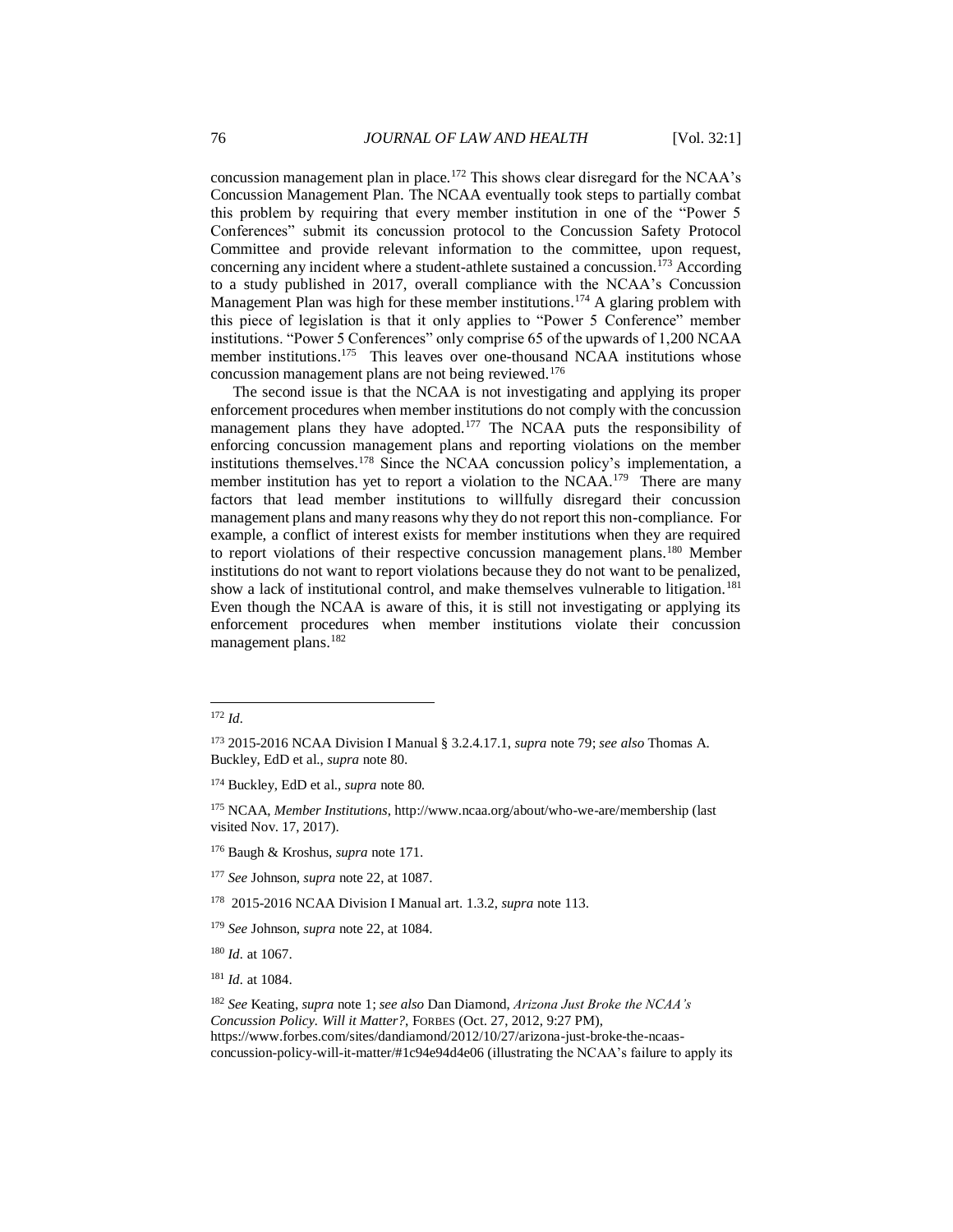#### *B. Why Previous Lawsuits Will Not Reach the Preferred Outcome*

The previous negligence and breach of contract lawsuits against the NCAA will not stimulate the change that is needed in order to protect student-athletes from concussions and long-term effects of concussions in the future. However, theses previous lawsuits do provide a valid framework for future compelling lawsuits against the NCAA.<sup>183</sup> The claims assert that the NCAA breached its duty to student-athletes and/or the contract between the NCAA and member institutions with student-athletes as third party beneficiaries.<sup>184</sup> The problem with these lawsuits is that the remedy for the student-athletes is monetary damages. While damages may be a sufficient remedy for the student-athletes that are filing the lawsuits, it will provide no protection to the future student-athletes who are still susceptible to the flawed NCAA procedures that result in concussions and long-term effects of those concussions. Future studentathletes will not be protected if the NCAA is only required to continue shelling out monetary payments. The only way for student-athletes to create a structural change in the NCAA is through a contractual lawsuit filed by current student-athletes that seeks specific performance as a remedy.

#### *C. A Judicial Challenge that Will Force the NCAA to Change*

The NCAA's Concussion Management Plan needs to be enforced, and investigations need to be launched when member institutions do not implement concussion management plans or fail to comply with concussion management plans or else student-athletes will continue to suffer brain injuries and their lives will never be the same. Action outside of the NCAA needs to be taken in order to overcome this hurdle and to help protect the well-being of student-athletes. One way for this to happen is through the judicial system. A student-athlete must file a contractual challenge against the NCAA demanding specific performance as the remedy. A successful suit would compel the NCAA to ensure all member institutions implement a concussion management plan and apply the proper enforcement procedures when member institutions do not comply with it.

Unlike the previous lawsuits, a former NCAA student-athlete will most likely not file this lawsuit because he or she would be seeking monetary damages from the NCAA, not specific performance. Therefore, a current student-athlete must file the claim against the NCAA. Plaintiffs who assert contractual challenges against the NCAA have not had a problem showing standing.<sup>185</sup> A party has standing to seek relief when he or she has suffered actual injury to a legally protected interest.<sup>186</sup> Just as the student-athletes challenging the NCAA on a contractual basis in previous cases, there is no contract between the NCAA and student-athletes. However, student-athletes are

proper enforcement procedures when The University of Arizona's quarterback was returned to play with an obvious concussion).

<sup>183</sup> *See generally* Complaint, Kristen L. Sheely et al. v. NCAA, No. 380569-V; *In re* National Collegiate Athletic Association Student-Athlete Concussion Injury Litigation, 314 F.R.D. 580; Brandon et al. v. NCAA, No. 1:17-cv-00074; Mason v. NCAA, No. 2:16-cv-01536.

<sup>184</sup> *Oliver,* 920 N.E.2d at 211.

<sup>185</sup> Bloom v. NCAA, 93 P.3d 621 (Colo.App. 2004); Oliver, 920 N.E.2d, 203.

<sup>186</sup> *Bloom*, 93 P.3d at 623 (citing Turkey Creek, LLC v. Rosania, 953 P.2d 1306, 1314 (Colo. App. 1998)).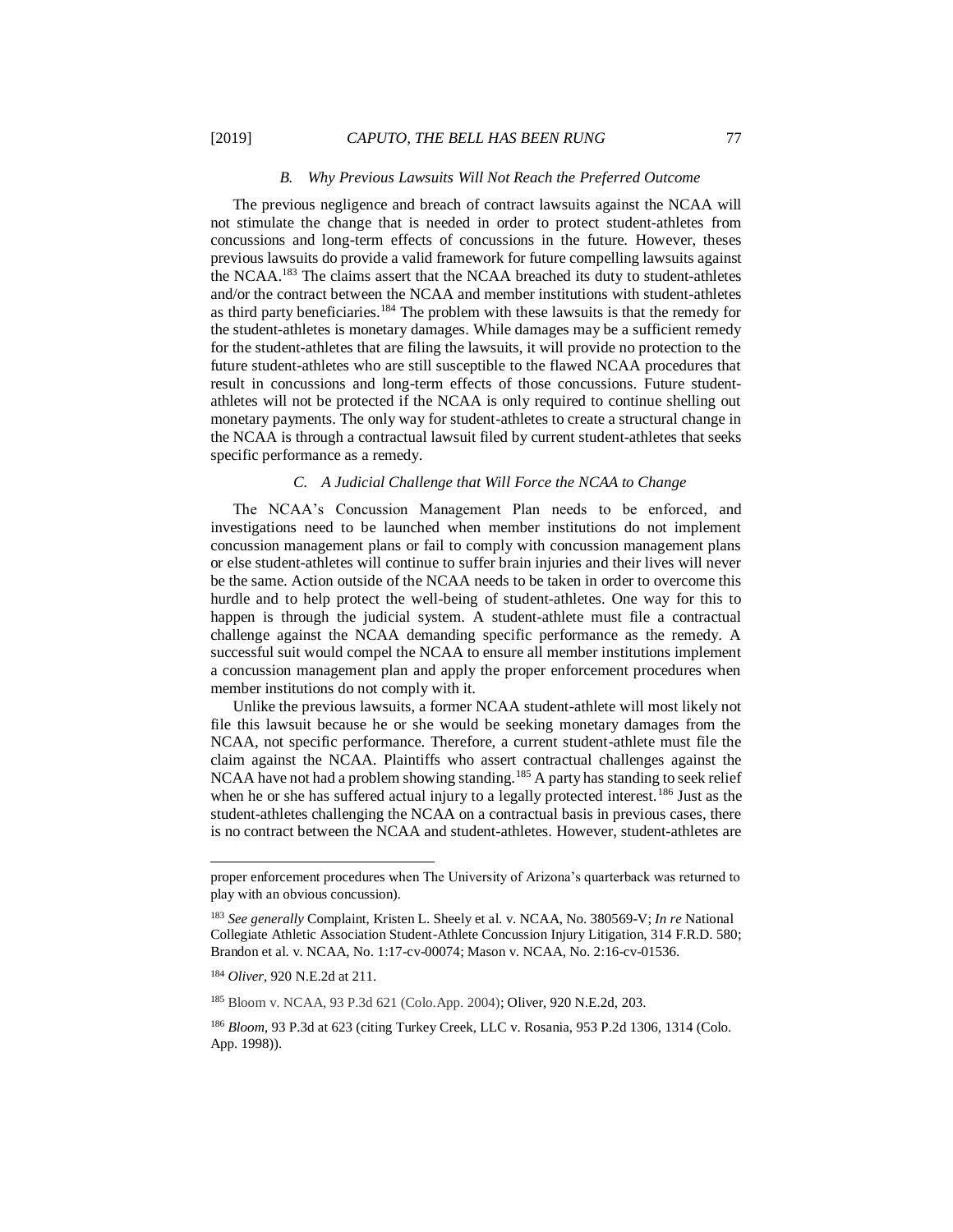third party beneficiaries to the contract between the NCAA and their respective member institutions because the NCAA's Constitution and bylaws provide a clear intent to benefit student-athletes.<sup>187</sup> Because they are third party beneficiaries, they have a legally protected interest, and therefore, have standing to challenge the NCAA.<sup>188</sup>

Next, the student-athlete will need to demonstrate the NCAA's conduct that establishes a breach of the contract. In order to establish a breach of contract, the student-athlete(s) must show that the NCAA failed to perform a material obligation under the contract.<sup>189</sup> Similar to the previous contractual challenges to the NCAA, the student-athlete bringing this lawsuit will state that the NCAA's material breach occurred when the NCAA failed to perform certain obligations it had within its constitution and bylaws. Four expressed provisions of the NCAA's constitution and bylaws will be challenged on behalf of the student-athletes. The first challenged provision will be Bylaw 3.2.4.17, which contains the Concussion Management Plan.<sup>190</sup> This states that "Each member institution shall have a concussion management plan for its student-athletes."<sup>191</sup> The NCAA has violated this clause by not ensuring that every member institution is equipped with a concussion management plan. Only members of the "Power 5 Conferences" are required to submit their concussion management plans to the NCAA.<sup>192</sup> This means that the NCAA is not ensuring the existence of a concussion management plan for over 1,000 member institutions.<sup>193</sup> The second is Article 2.2 of the NCAA constitution which states, "Intercollegiate athletic programs shall be conducted in a manner designed to protect and enhance the physical and educational well-being of student-athletes."<sup>194</sup> The third challenged provision is Article 2.2.3.<sup>195</sup> This section requires "each member institution to protect the health of, and provide a safe environment for, each of its participating athletes."<sup>196</sup> The last challenged provision will be Article 1.3.2 which states that the NCAA enforcement process shall apply to a member institution when it fails to apply the legislation.<sup>197</sup> The NCAA is breaching these last three provisions by failing to apply its enforcement procedures when member institutions violate their concussion management plans. By not applying its proper enforcement procedures, it is clearly not abiding by proper enforcement procedures, protecting student-athletes' physical well-being, or providing a safe environment for student-athletes. The NCAA is leaving studentathletes severely vulnerable to concussions and long-term effects of concussions.

<sup>188</sup> *Id.*

l

<sup>193</sup> *Id.* 

<sup>187</sup> *Bloom*, 93 P.3d at 624.

<sup>189</sup> Hall v. NCAA, 985 F.Supp. 782, 797 (N.D.Ill. 1997).

<sup>190</sup> 2015-2016 NCAA Division I Manual § 3.2.4.17, *supra* note 79.

<sup>191</sup> *Id.*

<sup>192</sup> Buckley, EdD et al., *supra* note 80.

<sup>194</sup> 2015-2016 NCAA Division I Manual art. 2.2, *supra* note 64.

<sup>195</sup> 2015-2016 NCAA Division I Manual art. 2.2.3, *supra* note 157.

<sup>197</sup> 2015-2016 NCAA Division I Manual art. 1.3.2, *supra* note 113.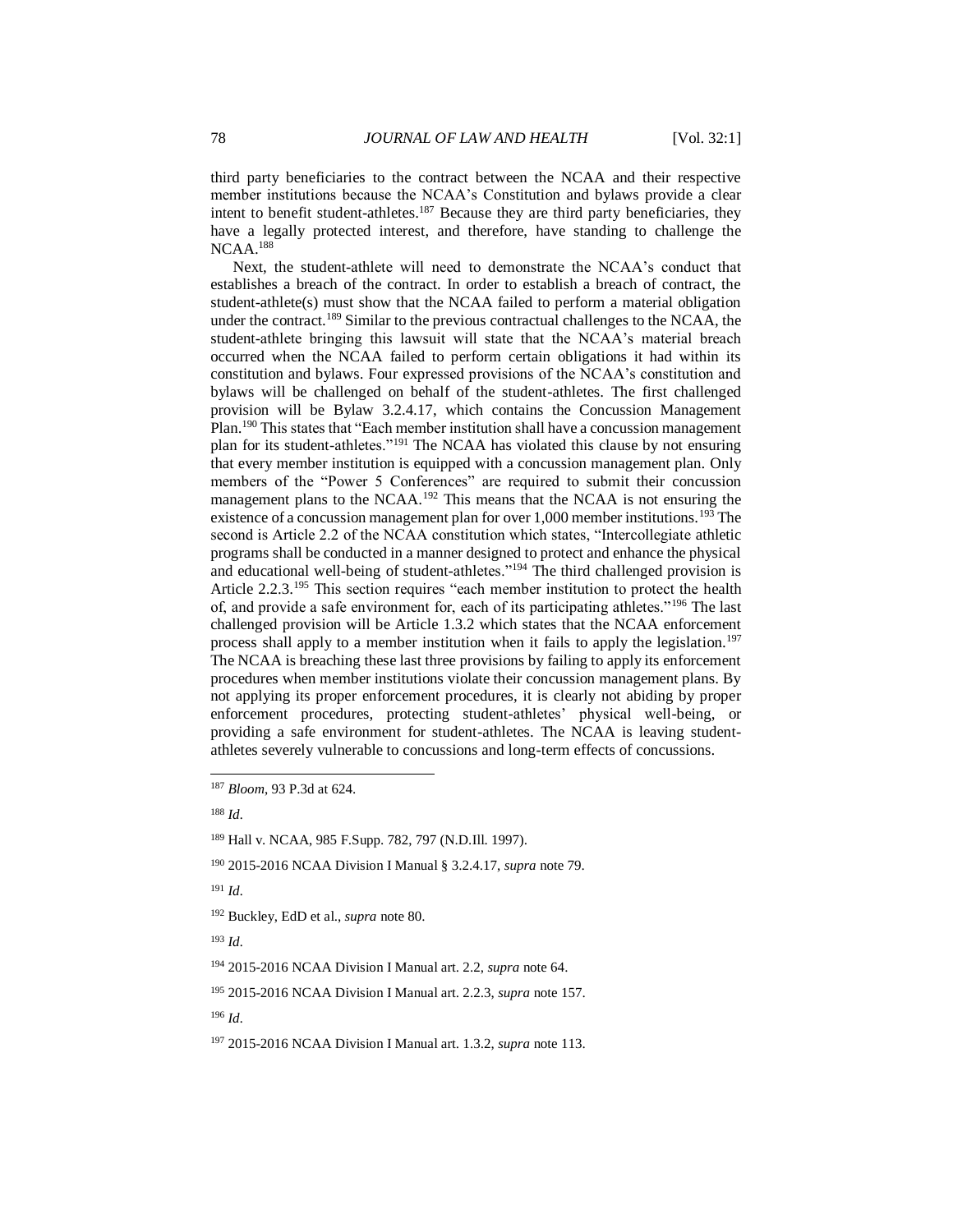The last and most dynamic piece to this lawsuit would be the remedy demanded by the student-athletes. In order to bring about change in the NCAA to protect students from immediate and future injuries, the student-athlete(s) bringing this lawsuit are going to need to demand specific performance as a remedy. By demanding specific performance, student-athlete(s) are asking the court to compel the NCAA to abide by its contractual duties and force the NCAA to ensure all member institutions implement a concussion management plan and apply the appropriate enforcement mechanism when member institutions violate their plans.

A court will first have to find that it has the authority to intervene in a matter between student-athletes and the NCAA. The student-athlete will claim that courts have the authority to intervene in a matter between themselves and the NCAA, which is a voluntary association.<sup>198</sup> The general rule is that "Courts will not interfere with the management and internal affairs of a voluntary association."<sup>199</sup> However, in another case against the NCAA, the court found that courts were authorized to intervene.<sup>200</sup> The court found that the necessity of court action is apparent where the position of a voluntary association is so dominant in its field that membership in a practical sense is not voluntary but economically necessary.<sup>201</sup> In *Board of Regents v. NCAA*, the courts chose to intervene when the plaintiffs were challenging the NCAA.<sup>202</sup> In this case, the student-athletes will also be challenging the all-powerful NCAA, so courts will be likely to intervene in matters with the NCAA.

After establishing the ability for the courts to interfere, it is necessary for the student-athlete to show that the court is justified in granting specific performance. The equity to compel specific performance of a contract arises where an agreement, binding at law, has been infringed, and the remedy at law by damages is inadequate.<sup>203</sup> The NCAA is subjecting student-athletes to repetitive brain injuries and long-term effects as a result of those brain injuries by not enforcing the clauses in its Constitution and bylaws. No amount of monetary damages will be able to reconcile the damage done to these student-athlete(s)' brains. Student-athletes will have to convince the court that loss of cognitive ability and the ability to live a fully functional life cannot be cured by any amount of money. Awarding monetary damages to student-athletes for the injuries that they suffer as a result of concussions begs the question: how much do student-athletes' lives cost? This is the wrong question to ask. The NCAA has an obligation to protect student-athletes, and it is not fulfilling that obligation. The question that should be asked is: When will the NCAA do what is right and what they are obligated to do? The courts can answer this question. If the NCAA does not begin to enforce these rules, it will continue to perpetuate the crisis of student-athlete concussions and subsequent long-term effect of those concussions. If ruled in the student-athlete(s)' favor, the court would compel the NCAA to ensure that every

<sup>201</sup> *Id.* 

l

<sup>198</sup> Reilly, *supra* note 29, at 271.

<sup>199</sup> Levant v. Whitley, 755 A.2d 1036, 1043 (D.C. 2000).

<sup>200</sup> Bd. of Regents v. NCAA, 707 F.2d 1147 (10th Cir.1983).

<sup>203</sup> Dow v. N. R.R., 36 A. 510, 543 (N.H. 1886); *see also* Cent. Coast Baptist Assn. v. First Baptist Church of Las Lomas, 65 Cal.Rptr.3d 100 (2007) (holding that a church violated a clause in its bylaws and ordered enforcement of that clause).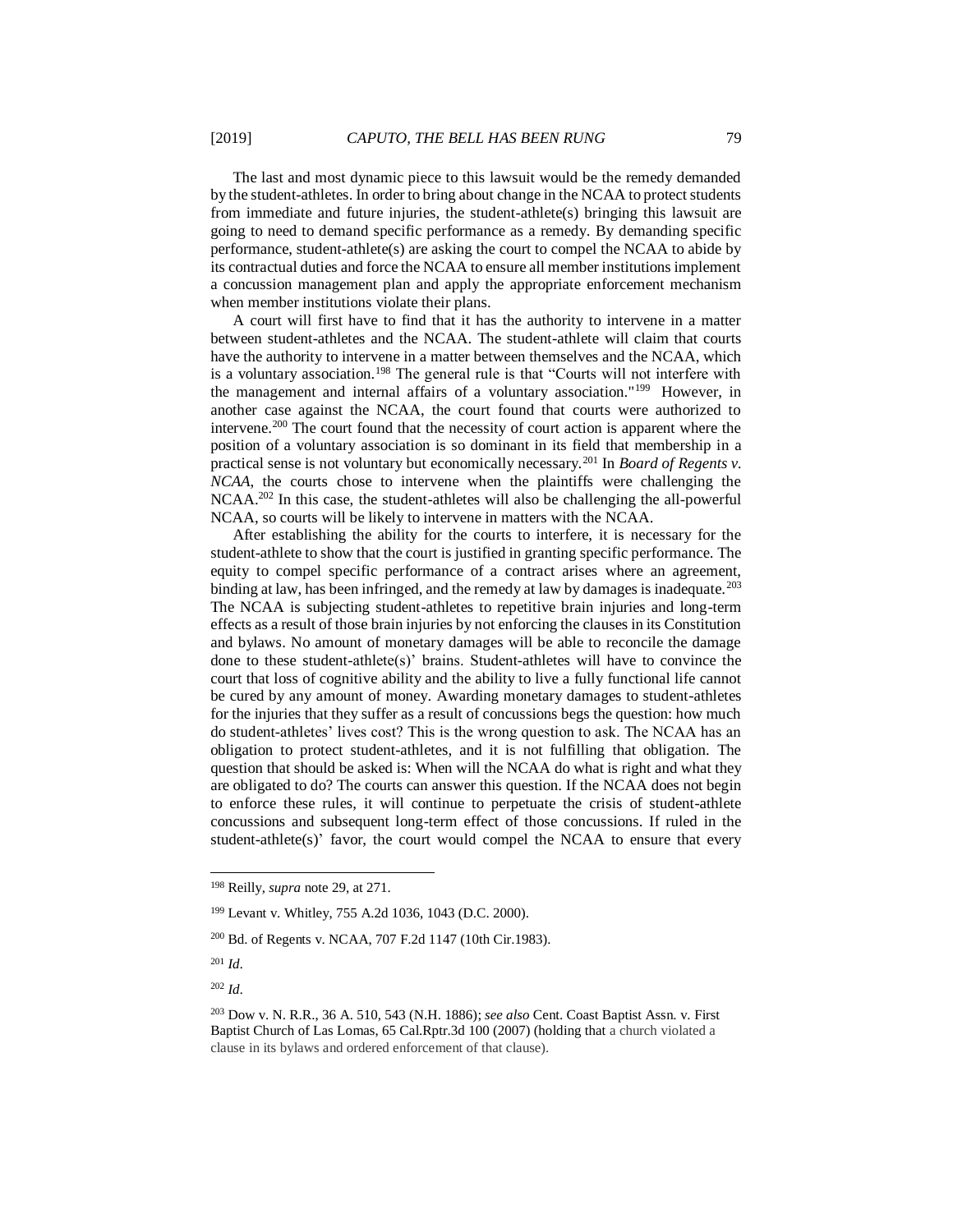member institution is equipped with a concussion management plan and apply its enforcement procedures when member institutions violate their concussion management plans.

# *D. Compel Submission of Concussion Management Plans for All Member Institutions*

While Litigation against the NCAA can achieve the desired result, downsides do exist; it can be incredibly lengthy, costly, and no one can predict a jury verdict. Therefore, an expeditious two-step solution exists to help protect student-athletes from brain injuries. The first step is to ensure that all member institutions are implementing a concussion management plan that abides by the Inter-Association Consensus: Diagnosis and Management of Sport-Related Concussion Guidelines as required under NCAA bylaw  $3.2.4.17.1^{204}$  In order to do this, an expansion program to the Concussion Safety Protocol Committee needs to be developed. Currently, the Concussion Safety Protocol Committee reviews concussion management plans of member institutions within the "Power 5 Conferences."<sup>205</sup> As noted above, compliance with the NCAA's CMP among member institutions of the "Power 5 Conferences" has been high.<sup>206</sup> The concern is that over 1,200 more schools fall outside of the "Power 5 Conferences" than those that fall within it.<sup>207</sup> It is time for the Concussion Safety Protocol Committee to begin expanding its assessment of concussion management plans to member institutions outside of the "Power 5 Conferences."

In order to achieve the utilitarian result and protect as many student-athletes as possible, every member institution in the country must submit its concussion management plan to ensure compliance with Inter-Association Consensus: Diagnosis and Management of Sport-Related Concussion Guidelines.<sup>208</sup> In order to review every member institution's concussion management plan, there needs to be a procedure that includes an increase in the number of Concussion Management Protocol Committee personnel reviewing plans and a gradual increase in the number of plans submitted for review. Additional funding will need to be appropriated by the NCAA to the Concussion Safety Protocol Committee in order to provide the resources needed for the increased volume of plans to be reviewed. The procedure for reviewing plans will start with the review of the remaining Division I member institutions outside of the "Power 5 Conferences." As funding and resources accumulate, the Concussion Safety Protocol Committee's operation will be able to expand to encapsulate Division II and Division III member institutions. Because the Concussion Safety Protocol Committee currently exists within the NCAA's CMP, the expansion will be implemented through the NCAA's legislative process and funded by NCAA revenue. Further information on options for NCAA funding is provided in the next section.

An alternative format to ensure that every member institution's concussion management plan is reviewed is to have conferences, instead of the NCAA, implement a review process. Each conference in the country would be responsible for establishing

<sup>204</sup> 2015-2016 NCAA Division I Manual § 3.2.4.17.1, *supra* note 79.

<sup>205</sup> *Id.*

<sup>206</sup> Buckley, EdD et al., *supra* note 80.

<sup>207</sup> NCAA, *Member Institutions*, http://www.ncaa.org/about/who-we-are/membership (last visited Nov. 17, 2017).

<sup>208</sup> 2015-2016 NCAA Division I Manual § 3.2.4.17.1, *supra* note 79.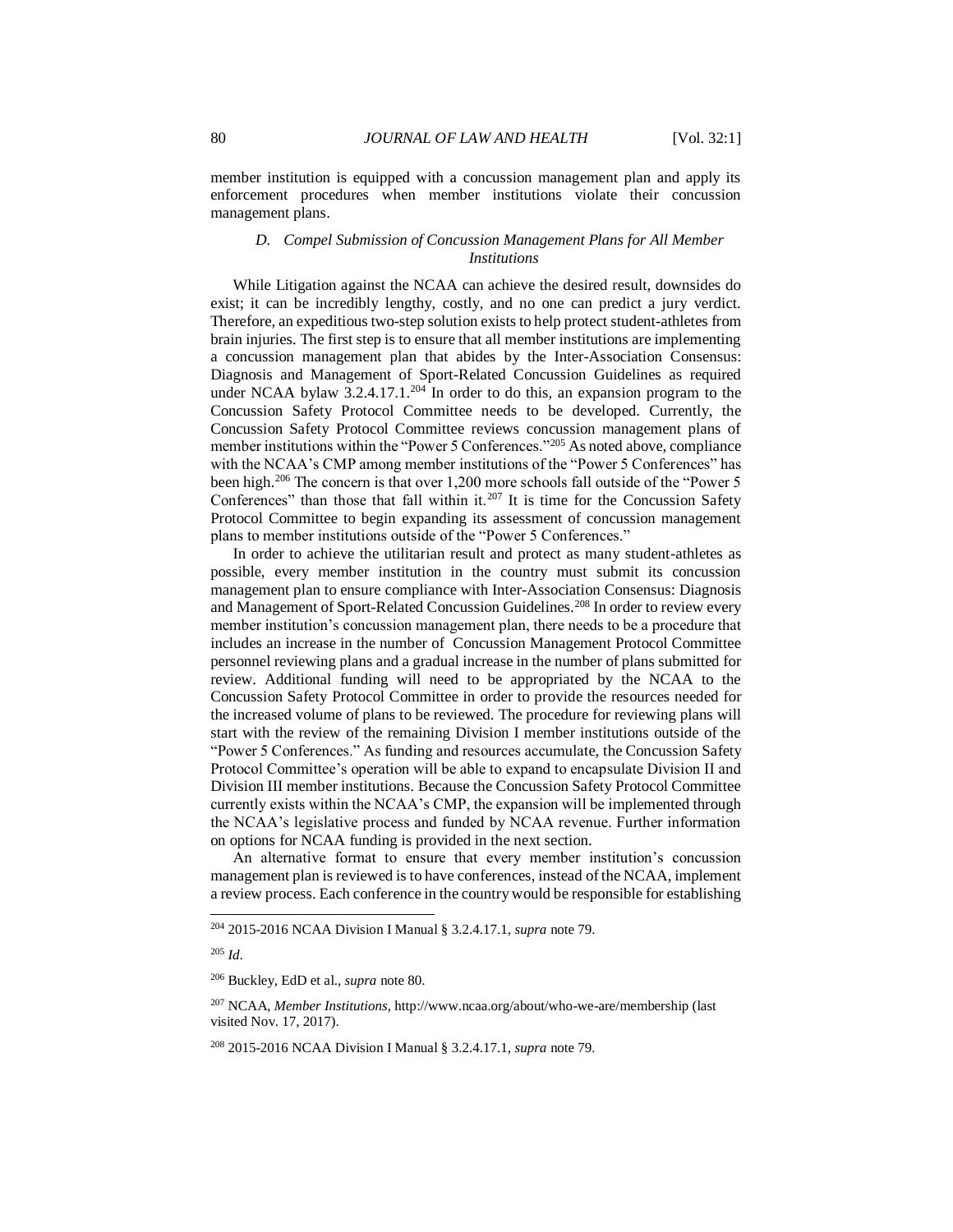and funding its own committee to review member institution concussion management plans. By having conferences implement the committee, the cost will be more manageable than having the NCAA bear the entire cost of reviewing every concussion management plan. Both frameworks will begin to give student-athletes the protection they deserve. The second step of the solution addresses the NCAA's failure to apply its proper enforcement mechanism when member institutions violate their concussion management plans.

#### *E. Creation of the Concussion Safety Oversight Committee*

The second step will begin to help protect student-athletes from brain injuries in the near future. It is the creation of the Concussion Safety Oversight Council ("CSOC") through the Higher Education Act or state legislatures. The NCAA concussion protocol is not perfect. There is no question about the existence of inherent flaws in the protocol that need to be addressed through future legislation. However, the current protocol has the potential to give protection to student-athletes, but it must be enforced.<sup>209</sup> The CSOC is a distinct regulatory body that will enforce the NCAA Concussion Management Plan and provide teeth to the legislation.

#### 1. Structure of the Concussion Safety Oversight Committee

The CSOC will function as an enforcement committee that will assure compliance with the NCAA's Concussion Management Plan among member institutions. The purpose of the CSOC is to investigate and penalize member institutions for violating the NCAA's Concussion Management Plan.<sup>210</sup> At its inception, the committee will only investigate member institutions that belong to the "Power 5 Conferences." However, if the committee proves to be successful, an expansion program will be implemented so that the CSOC will be able to encompass all member institutions. The CSOC will exist in one of two forms, a subcommittee within the current NCAA Infractions Program or as a separate enforcement committee outside of the current NCAA Infractions Program.

As a subcommittee within the currently existing Infractions Program, the CSOC would work as a distinct investigative branch with the sole purpose of investigating and discovering violations of the NCAA's CMP. The committee would need to be comprised of 130 members, which accounts for two members for every member institution within one of the "Power 5 Conferences." The job of each committee member is to attend member institution sporting events and practices, document evidence of how the athletic training staff managed a potential concussion, and prepare a report detailing what occurred. The committee member will then review the member

<sup>&</sup>lt;sup>209</sup> A majority of the current NCAA CMP inefficiencies exist due to the lack of an enforcement mechanism. If member institutions were disciplined for not having concussion management plans or for violating plans that they have implemented, the inherent flaws would begin to disappear.

<sup>210</sup> The purpose of the NCAA Infractions Program is to "uphold integrity and fair play among the NCAA membership, and to prescribe appropriate and fair penalties if violations occur." 2015-2016 NCAA Division I Manual art. 19.01.1. The purpose of the CSOC is not to promote fairness and uphold the integrity of fair play; the purpose is brain safety for student athletes. Another advantage of the CSOC is that it will allow the committee to compare concussion management plans between member institutions and begin to determine which policies are pragmatically most effective in handling concussions and preventing future brain trauma.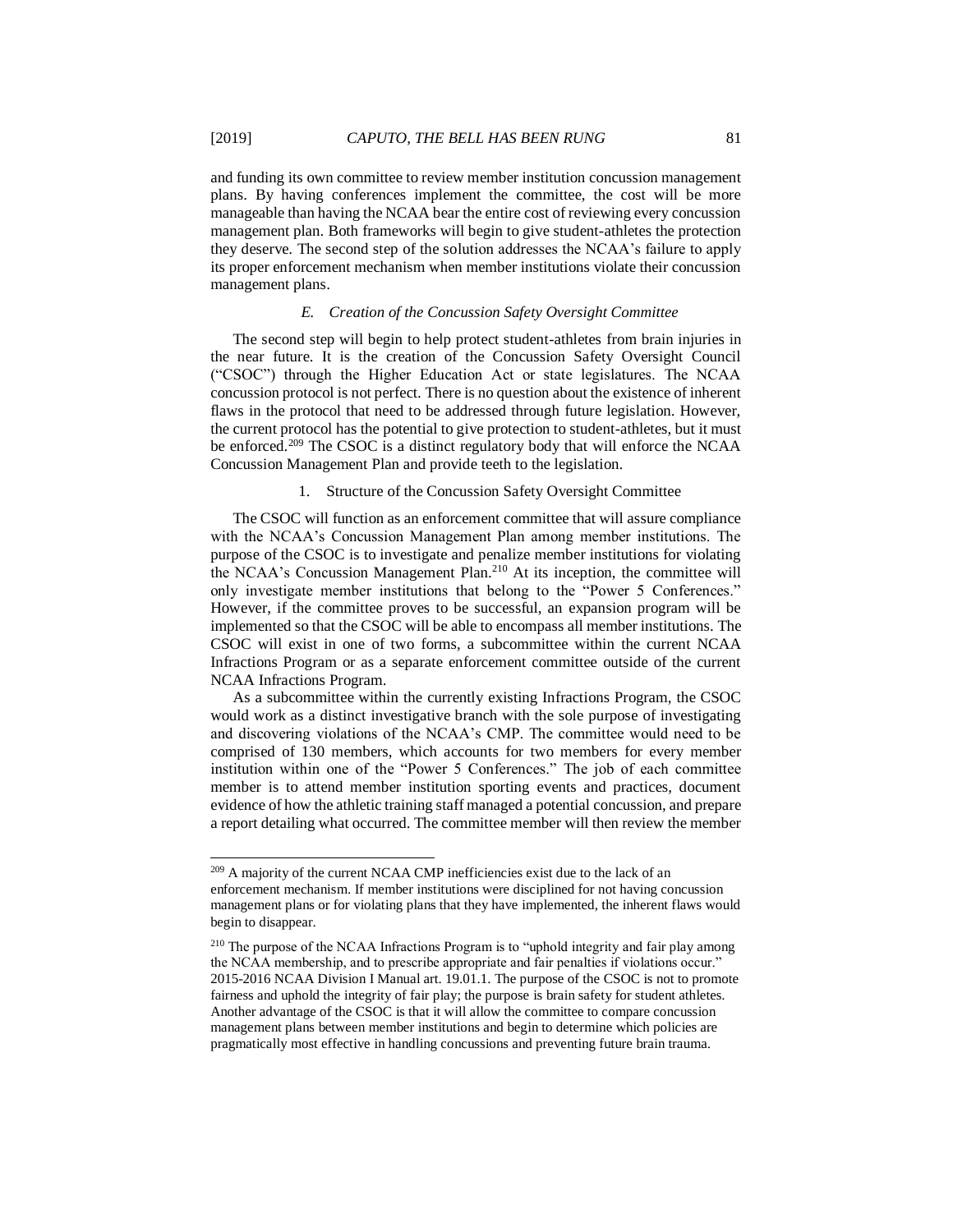institution's concussion management plan and decide whether or not a violation occurred. If the committee member believes a violation occurred, he or she will present the case to the Committee on Infractions. At this point in time, the case would proceed through the NCAA's Infractions Program as any other case.<sup>211</sup>

If the committee is created as a completely distinct entity to the currently existing enforcement program, it will take a different form; it can be governed by the NCAA or an independent third party organization such as the Department of Defense or Lead1 Association—the DOD is currently partnered with the NCAA in concussion research.<sup>212</sup> The committee will be comprised of two members per member institution (130 total for the "Power 5 Conferences"), a five-member review board, and a threemember appeals board. Just as if the committee was a subcommittee, the 130 members will account for two committee members to be designated to each member institution of the "Power 5 Conferences." Again, the job of each committee member is to attend member institution sporting events and practices, document evidence of how the athletic training staff managed a potential concussion, and prepare a report detailing what occurred and his or her conclusion as to whether the member institution violated the concussion management plan or not. The report and conclusion will be sent to the five-member review board. The five-member review board will review the evidence and either confirm or overturn the committee member's conclusion and impose a penalty if one is necessary. If the member institution does not agree with the result or the penalty prescribed by the CSOC, it may appeal the decision to the three-member appeals committee. The concept of a third-party organization enforcing NCAA bylaws was discussed by the commissioner of the Big Ten conference Jim Delaney.<sup>213</sup> Delaney expressed that the tensions and partiality that currently exist in the system could be diminished by outsourcing NCAA enforcement.<sup>214</sup>

As mentioned previously, violations can arise in different forms, but the two most prevalent violations occur when a member institution either does not implement a concussion management plan or does not abide by the plan that it has implemented.<sup>215</sup> A violation structure will be created in order to penalize member institutions. Similar to the current NCAA infractions program, the violation structure will contain a tier system that distinguishes violations based on the severity of the violation.<sup>216</sup> The four

 $^{214}$  *Id.* 

l

<sup>215</sup> Ganim, *supra* note 22; *see also* Johnson, *supra* note 22, at 1058; *see also* Keating, *supra*  note 1.

<sup>216</sup> *See* 2015-2016 NCAA Division I Manual § 19.01.4.

The infractions program shall address the varying levels of infractions and, for the most serious infractions, include guidelines for a range of penalties, which the Committee on Infractions may prescribe, subject to review by the Infractions Appeals Committee. Penalties

<sup>211</sup> NCAA, *Division I Infractions Process*, http://www.ncaa.org/enforcement/division-iinfractions-process (last visited Jan. 12, 2017).

<sup>&</sup>lt;sup>212</sup> If the CSOC was to be managed by a third-party organization, it would be ideal for the organization to have an interest and a background in the area. Because of the existing relationship between the NCAA and the DOD through the CARE Consortium, the DOD would be a perfect entity to oversee the CSOC.

<sup>213</sup> John Solomon, *NCAA enforcement: What's working, what's not as Ole Miss, UNC cases near conclusions*, CBS (Oct. 5, 2016), https://www.cbssports.com/college-football/news/ncaaenforcement-whats-working-whats-not-as-ole-miss-unc-cases-near-conclusions/.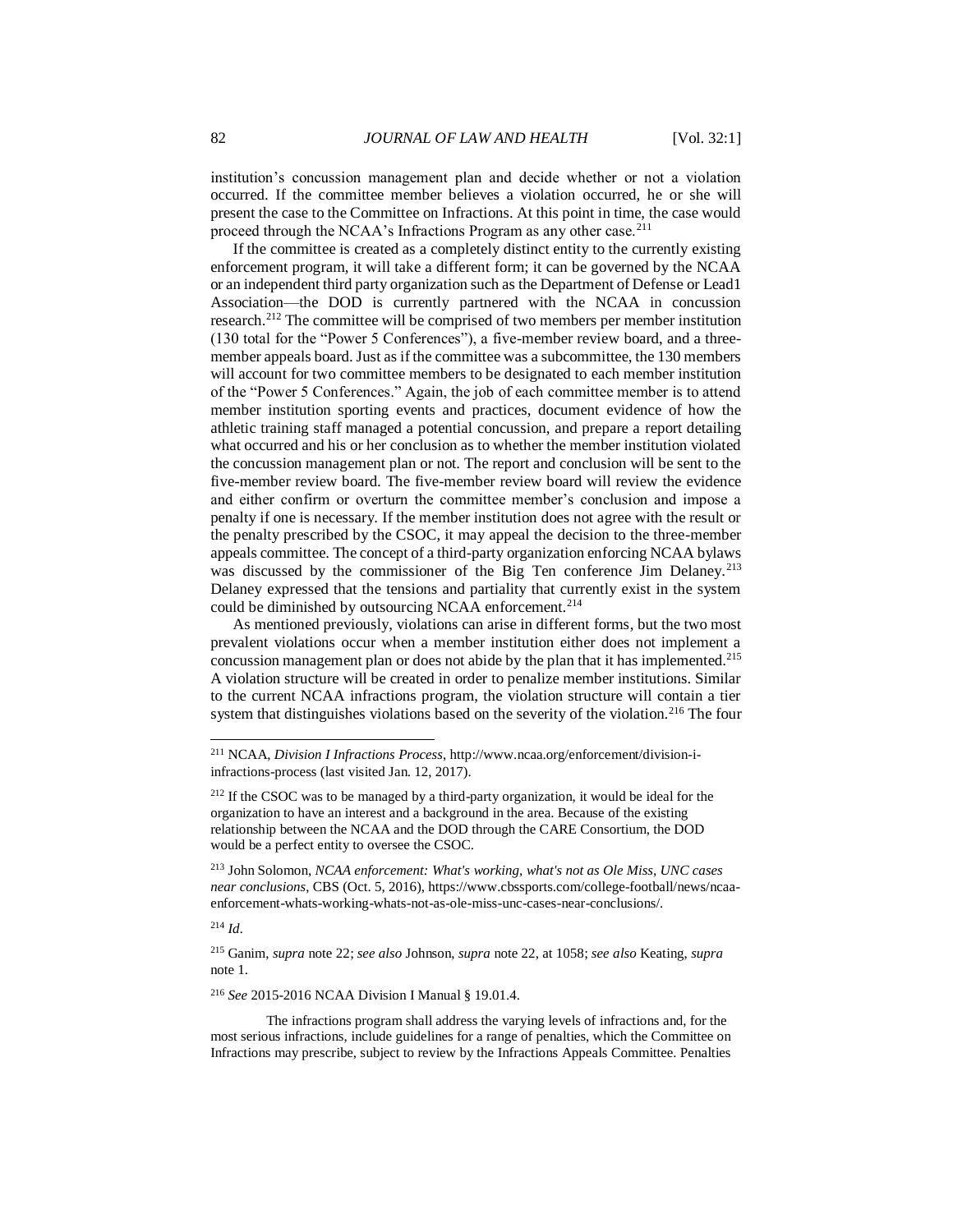tiers of the violation structure will be (1) Severe Breach of Conduct; (2) Significant Breach of Conduct; (3) Breach of Conduct; and (4) Incidental Infraction. The actual penalty will depend on the severity of the breach. The penalties will include, but are not limited to, sanctions, fines, recruitment penalties, scholarship penalties, and suspensions. The penalties need to be severe enough to deter member institutions from violating their concussion management plans.

The question of funding will be raised when asked how the CSOC will be established and operate efficiently. There are revenue streams that will allow the CSOC to protect student-athletes. The NCAA just exceeded the one-billion-dollar mark in revenue for 2017.<sup>217</sup> The majority of the revenue comes from the Division I Men's Basketball Championship television and marketing rights and the ticket sales from championship games.<sup>218</sup> Other smaller funds contribute to NCAA revenue including membership fees from member institutions.<sup>219</sup> The NCAA would be able to allocate money to the CSOC through the partial appropriation of funds from the Division I Men's Basketball Championship television and marketing rights, the ticket sales from championship games, and an increase in member institution fees.<sup>220</sup> In addition to NCAA funding, if an independent organization were to manage the CSOC, such as the DOD or Lead1 Association, partial funding for the CSOC could be allocated from such entity. The second form of revenue configuration would request that the NCAA apportion money to the CSOC that it currently saves due to its taxexempt status.

The NCAA is granted tax-exempt status under section  $501(c)(3)$  of the Internal Revenue Code.<sup>221</sup> Section 501(c)(3) exempts charitable organizations, including educational organizations.<sup>222</sup> Two requirements need to be met in order to qualify for section  $501(c)(3)$  tax-exempt status.<sup>223</sup> The first requirement is that the entity must be structured as an organization.<sup>224</sup> The second requirement is the "operational test."<sup>225</sup> This test requires that an entity in question must engage primarily in charitable

l

<sup>220</sup> *See* Johnson, supra note 22, at 1091; *see also* Pretty, *supra* note 43, at 2371.

<sup>222</sup> 26 U.S.C.A. §501 (West 2018).

shall depend on the relative severity of the infraction(s), the presence of aggravating or mitigating factors and, in some cases, the existence of extenuating circumstances.

<sup>217</sup> Ebony Novy-Williams, *NCAA Revenue Surpasses \$1 Billion Milestone*, BLOOMBERG (Mar. 7, 2018), https://www.bloomberg.com/news/articles/2018-03-07/ncaa-revenue-surpasses-1 billion-milestone-as-scrutiny-mounts.

<sup>218</sup> *See* NCAA, *Where does the Money Go?*, http://www.ncaa.org/about/where-does-money-go (last visited Feb. 4, 2018).

 $^{219}$  *Id.* 

<sup>221</sup> 26 U.S.C.A. §501 (West 2018); *see also* John D. Colombo, *The NCAA, Tax Exemption, and College Athletics*, 2010 U. ILL. L. REV. 109 (2010).

<sup>223</sup> Mike Parker, *Parker: NCAA and ACC should lose tax-exempt status*, STARNEWS (Sept. 19, 2016), http://www.starnewsonline.com/news/20160919/parker-ncaa-and-acc-should-lose-taxexempt-status.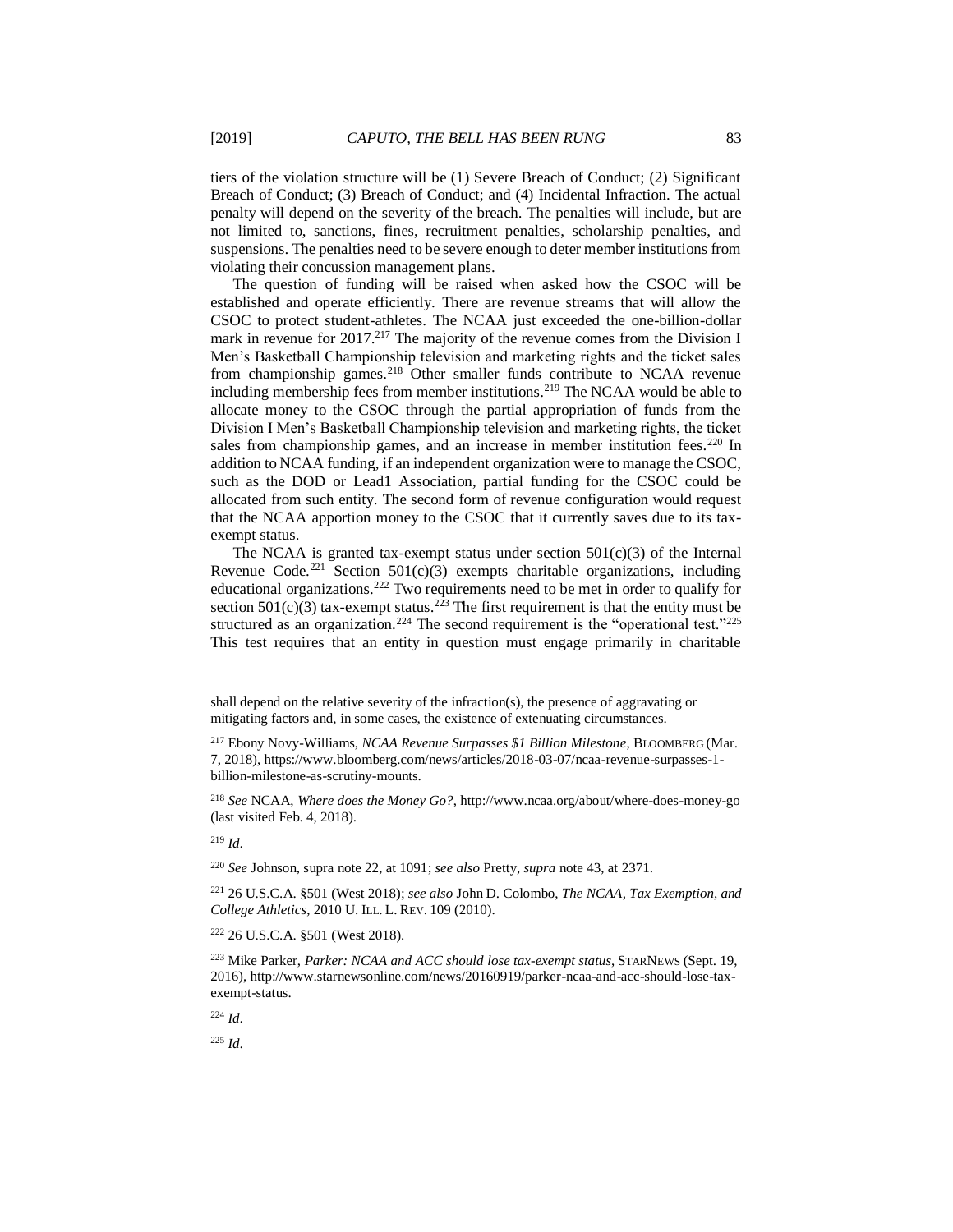activities, such as educational activities.<sup>226</sup> In addition to the two requirements, there are limitations on  $501(c)(3)$  organizations that prohibit them from engaging in certain activities, and if engaged in, they will lose their tax-exempt status.<sup>227</sup> Some argue that some of these limitations apply to the NCAA, and therefore, it should have its taxexempt status stripped. The limitations claimed to apply to the NCAA are the private inurement, private benefit, commercial activity, or even the legislative lobbying limitation.<sup>228</sup> The rationale behind these arguments is that NCAA sports are "imbued with a commercial hue" in that they compete for entertainment dollars, tickets are priced to earn a profit, and they engage in extensive advertising and commercial methods.<sup>229</sup> Another basis for the argument is that the NCAA programs are not functionally related to the educational missions of the universities because certain sports are essentially minor leagues for professional sports, they benefit only a miniscule portion of the student body, and they are detrimental to the education of the student-athlete because of the amount of time they consume.<sup>230</sup> A third reason for revoking 501(c)(3) tax-exempt status is that certain NCAA sports provide excessive private benefit to television networks and professional sports leagues in comparison to the educational benefits provided to the participating student-athletes.<sup>231</sup> The last reason is that the unreasonable compensation of head coaches would violate the private inurement limitation.<sup>232</sup> These arguments can risk the preservation of the NCAA's tax-exempt status. Instead of threatening the revocation of its tax-exempt status, the NCAA should allocate part of the money it is saving because of its taxexempt status to fund the CSOC.

People may argue that the NCAA already has an enforcement body known as the Committee on Infractions; therefore, the CSOC is superfluous because the current enforcement procedure used by the NCAA that results in penalties for violations of the principle of amateurism, impermissible benefits, procuring an agent before college, etc. is sufficient. This system may be working for certain violations of NCAA rules, such as the ones listed above, but not for concussions. Clear violations are happening right before the NCAA's eyes and it chooses not to pay attention. It is as if an assault is occurring right before a police officer who chooses to ignore it, except in this case, the assault occurs on student-athletes' brains for a two to three-hour period during athletic activities and the NCAA is the one to turn a blind eye. The creation of a specific committee will streamline the enforcement of a policy that will protect the brains and lives of student-athletes. The CSOC will make the concussion enforcement process more efficient because the burden of reporting violations will shift from member institutions to the impartial CSOC, and it will transfer the enforcement process to a more concentrated and specialized group. This type of league legislation is not unprecedented. The National Football League and the National Football League

- <sup>227</sup> *Id*. at 115.
- <sup>228</sup> *See id.*

- <sup>229</sup> *Id.* at 131.
- <sup>230</sup> *Id.* at 132.
- <sup>231</sup> *Id.* at 125.
- <sup>232</sup> *Id.* at 121.

<sup>226</sup> Colombo, *supra* note 221, at 114.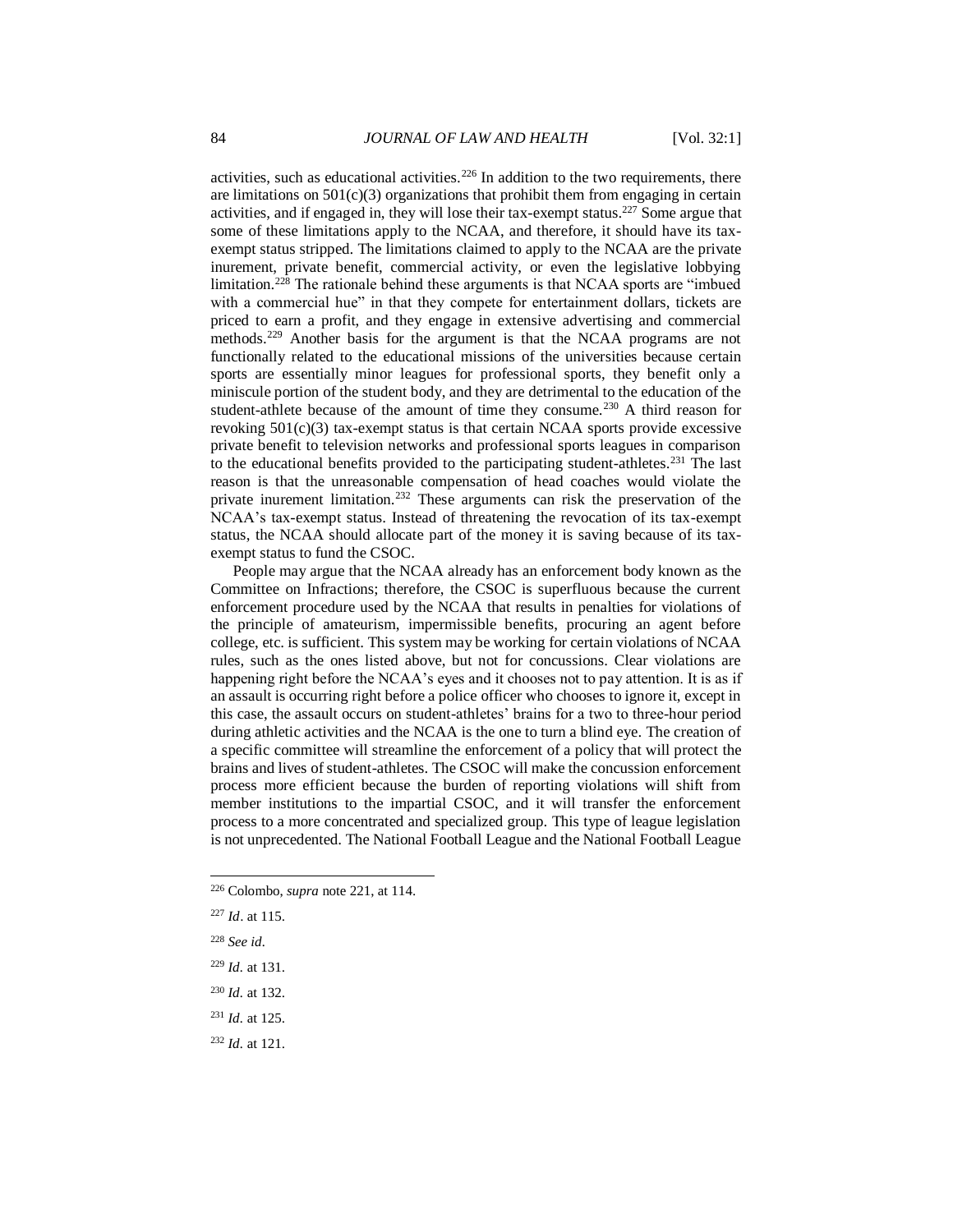Players Association implemented a process in July of 2016 that helps enforce game day concussion protocol by investigating certain instances of alleged misconduct and rendering penalties for violations of the protocol.<sup>233</sup>

2. The Concussion Safety Oversight Council under the Higher Education Act

While the CSOC will help prevent brain injuries to student-athletes, it will be absolutely useless if it cannot be implemented.<sup> $234$ </sup> The authority to create the CSOC lies within a few different entities, and the process for creating the CSOC differs depending on the entity that creates it. The United States Congress or state legislatures are the entities that will allow for the creation of the CSOC.

One authority comes in the form of federal legislation under the Higher Education Act of 1965 ("HEA").<sup>235</sup> Because the NCAA has failed to enforce its current legislation, the United States Congress can step in and force the NCAA or a third party to effectively manage concussions. By no means is this an easy task, but if it is successful, it will change how concussions are managed in collegiate athletics. The HEA is the federal sweeping law and backbone governing higher education programs in the United States.<sup>236</sup> It authorizes a breadth of federal student aid programs that

<sup>235</sup> Cindy Boren, *Obama uncertain if he'd let a son play football*, THE WASH. POST (Jan. 28, 2013), https://www.washingtonpost.com/news/early-lead/wp/2013/01/28/obama-uncertain-ifhed-let-a-son-play-football/?utm\_term=.7f2db65b64e6. (Some may think that the federal government is not concerned with the issues of collegiate athletics but former president Barack Obama had the following to say on the issue):

I tend to be more worried about college players than NFL players in the sense that the NFL players have a union, they're grown men, they can make some of these decisions on their own, and most of them are well-compensated for the violence they do to their bodies. You read some of these stories about college players who undergo some of these same problems with concussions and so forth and then have nothing to fall back on. That's something that I'd like to see the NCAA think about.

<sup>236</sup> American Council on Education, *Higher Education Act*,

http://www.acenet.edu/advocacy/Pages/Higher-Education-Act.aspx (last visited Jan. 5, 2018); *see also* John Infante, *Higher Education Act Changes Could Have Big Impact on Athletics*, ATHNET, https://www.athleticscholarships.net/2013/10/07/higher-education-act-changescould-have-big-impact-on-athletics.htm (last visited Jan. 18, 2018).

<sup>233</sup> National Football League, *NFL, NFLPA announce policy to enforce concussion protocol*  (July 25, 2016), http://www.nfl.com/news/story/0ap3000000676669/article/nfl-nflpaannounce-policy-to-enforce-concussion-protocol.

<sup>&</sup>lt;sup>234</sup> A brief summary is in order before I discuss the authority under which the CSOC will be implemented. The CSOC can either be created as a subcommittee within the current NCAA Infractions Program or as a separate enforcement committee outside of the current NCAA Infractions program. As a subcommittee of the current NCAA enforcement program, the subcommittee would act as an investigative branch with the sole purpose of uncovering violations of the NCAA's CMP. After a member of the CSOC discovers a violation of the CMP, the information would be sent to the Committee on Infractions currently established by the NCAA. Then the case would proceed through the NCAA's infractions program as any other case. If the CSOC is created outside of the current NCAA Infractions Program, the path of the case would be different, which is detailed above. Also, if the CSOC is created independently from the NCAA's Committee on Infractions, it can be governed by either the NCAA or a third-party organization. We will get to the legal authority to establish the CSOC in either instance, but the structure remains as detailed above.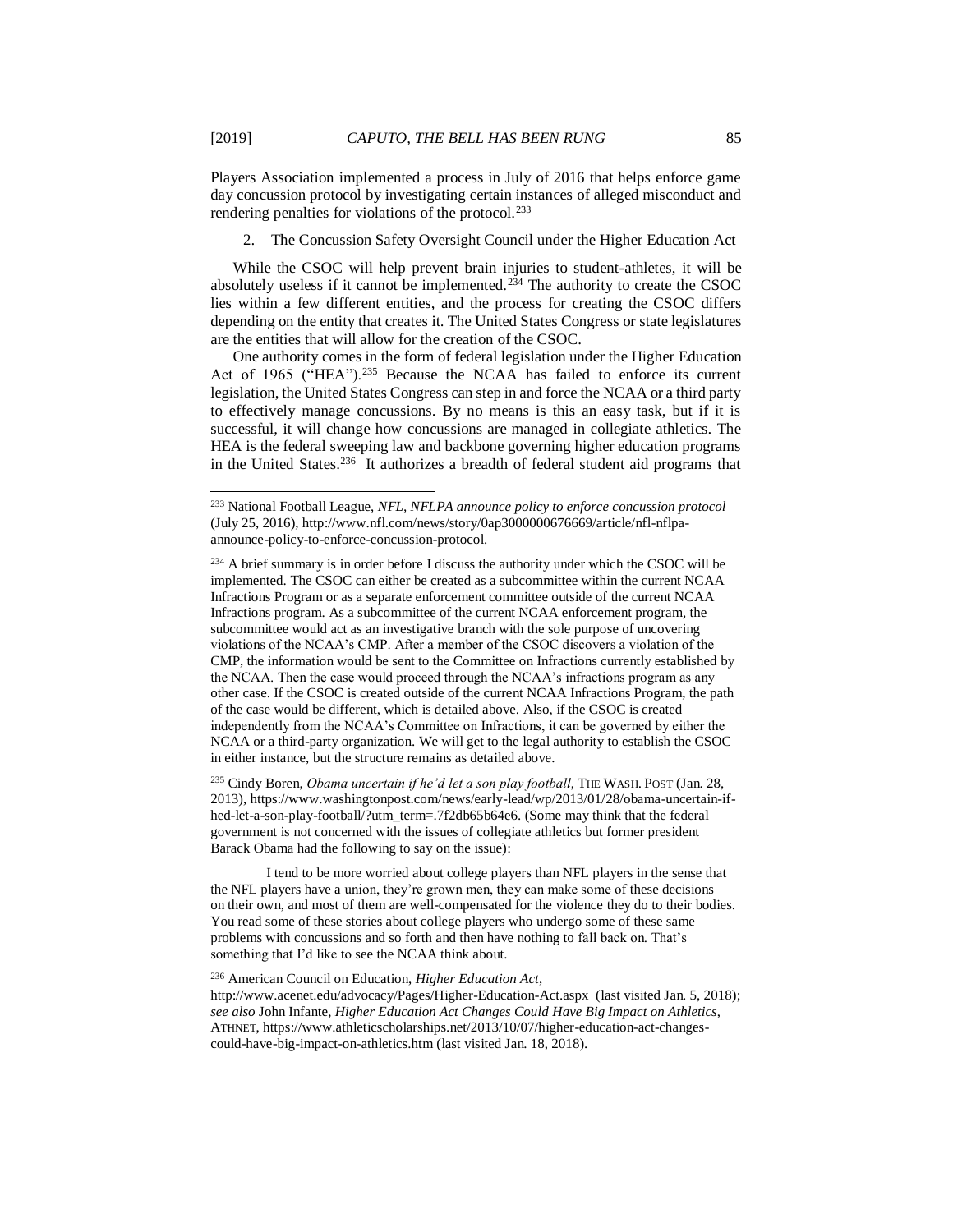assist students and their families pursue a secondary education.<sup>237</sup> Some of the programs include: supporting students in financing their education, providing support to less-advantaged students, providing support to students pursuing an international education and certain professional degrees, and supporting certain institutions to improve their ability to offer postsecondary education programs.<sup>238</sup> In order to enact the CSOC, Congress would need to pass a bill to amend to the HEA. The bill would amend Title IV of the HEA, which relates to federal funding to member institutions.<sup>239</sup> The bill would state that a member institution with an intercollegiate athletic program is prohibited from membership in a nonprofit athletic association unless such association creates and maintains or allows a third party to create and maintain the CSOC.<sup>240</sup> Under the bill, member institutions will be prohibited from receiving Title IV funds if they participate in a collegiate athletic association [like the NCAA] that does not abide by the provision stated above.<sup>241</sup> Member institutions will not risk losing Title IV funding in order to maintain membership in an intercollegiate athletic association. This forces the NCAA to implement the CSOC on its own or through a third party because if it does not, the number of member institutions comprising the NCAA will be decimated, rendering the NCAA a shred of a functioning organization. One advantage of the current political climate in terms of getting the amendment passed is that the HEA has not been reauthorized since 2008.<sup>242</sup> Because the HEA has not been reauthorized since 2008, Congress will most likely try to pass a reauthorization soon. The prospect of reauthorizing the HEA will increase the chances that legislators will consider the proposed amendment of the HEA.<sup>243</sup> Congress has tried to pass legislation in regard to collegiate athletics in recent years, so the interest in passing legislation does exist.<sup>244</sup>

<sup>238</sup> *Id.* 

l

<sup>240</sup> NCAA Act, H.R. 2731, 114<sup>th</sup> Cong. (2015).

 $^{241}$  If the bill is passed, member institutions must comply with the federal law or else they can be prohibited from receiving federal student loan grants and federal student loans, which can cripple an institution; *see also* Infante, *supra* note 236.

<sup>242</sup> Hegji, *supra* note 237. The reauthorization of a bill either creates, extends, or makes changes to a federal program and specifies the amount of money the amount of money the government may allocate to the program. Aaron Lacey & Chris Murray, *The Nuts and Bolts of Reauthorization*, Thompson Coburn LLP, https://www.thompsoncoburn.com/docs/defaultsource/publication-documents/the-nuts-and-bolts-of-reauthorization.pdf?sfvrsn=0&sfvrsn=0 (last visited Feb. 3, 2018). Failure to reauthorize does not mean that current programs created by the HEA are not in effect. *Id.* HEA programs can be reauthorized through the Section 422 of the General Education Provisions Act, temporary legislation by Congress, or implied reauthorization if funds continue to be allocated to the program. *Id.* 

<sup>243</sup> SI Wire, *Amendment to Higher Education Act proposes NCAA oversight commission*, SPORTS ILLUSTRATED (June 11, 2015), https://www.si.com/college-football/2015/06/11/ncaaconcussion-settlement-four-year-scholarship-players-mark-emmert-congressional-amendment.

<sup>244</sup> H.R. 2903, *supra* note 239; *see also* H.R. 2731, *supra* note 240.

<sup>237</sup> Alexandra Hegji, *The Higher Education Act (HEA): A Primer*, CONGRESSIONAL RESEARCH SERVICE (Aug. 25, 2017), https://fas.org/sgp/crs/misc/R43351.pdf.

<sup>239</sup> NCAA Act, H.R. 2903, 113th Cong. (2013-2014).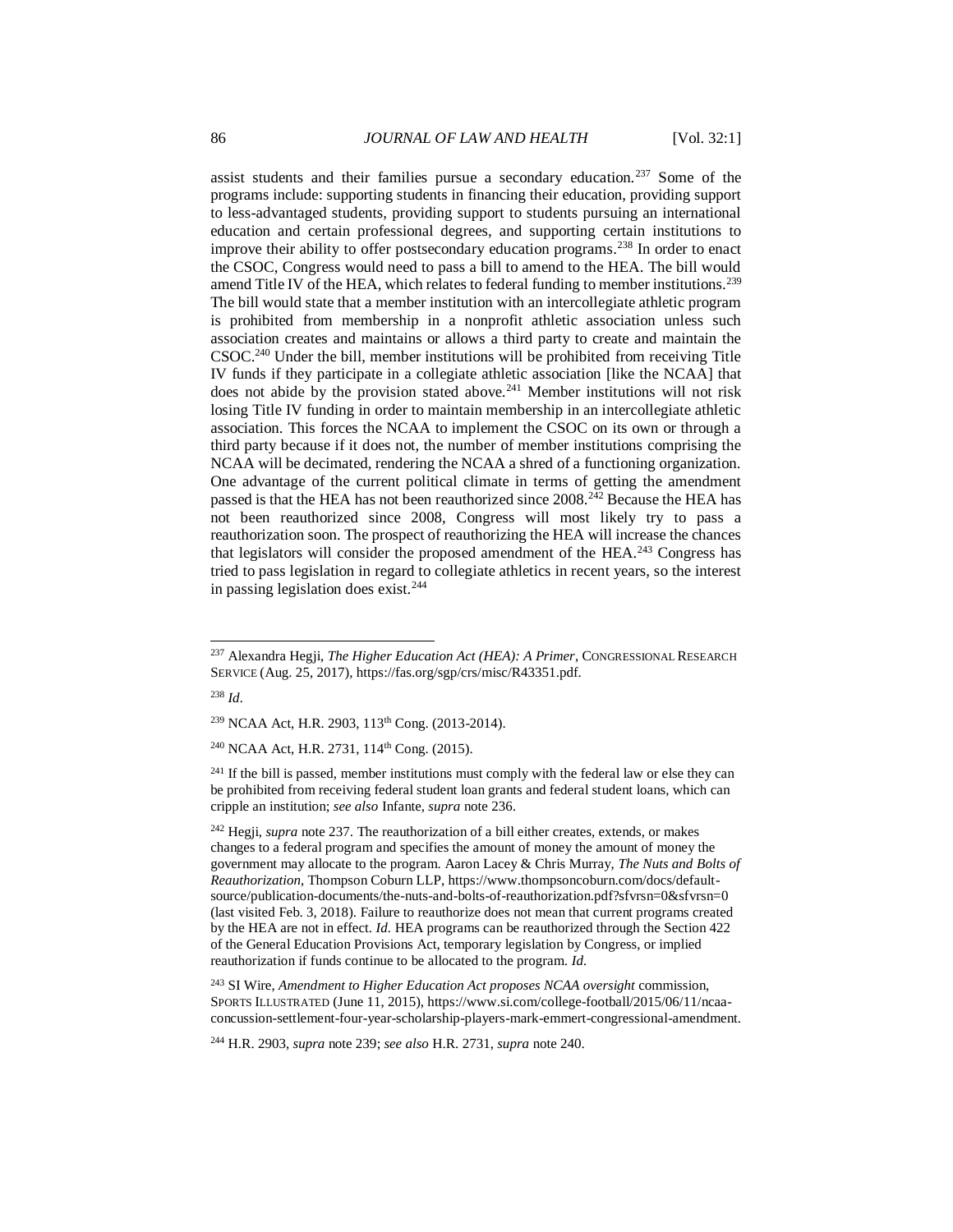In 2013, two members of the United States House of Representatives, Charles Dent (R-PA.) and Joyce Beatty (D-OH.), introduced H.R. 2903- the National Collegiate Athletics Accountability ("NCAA") Act in order to improve the health of studentathletes and increase the accountability of the NCAA.<sup>245</sup> This bill also intended to amend Title IV of the HEA. It included provisions such as: annual baseline concussion testing before participation in activities, the suspension of penalties for NCAA violations until the subject of those penalties was provided certain due process procedures, four-year scholarships for contact-sport athletes, and the ability for schools to pay stipends to student-athletes.<sup>246</sup> This bill did not make it out of the Subcommittee on Higher Education and Workforce Training.<sup>247</sup> The NCAA Act was reintroduced in June of 2015 with the support of John Katko (R-NY) and Bobby Rush (D-IL.).<sup>248</sup> The bill was once again assigned to the Subcommittee on Higher Education and Workforce Training.<sup>249</sup> With collegiate athletics being scrutinized and the realization of a need for change in terms of brain injuries, Congress may be able to use its power to right the wrong that is concussion management in the NCAA.

#### 3. The Concussion Safety Oversight Council Implemented by State Legislatures

The second form of authority for the establishment of the CSOC comes from state legislatures. Currently, all fifty states have passed and enacted Return to Play laws for concussions.<sup>250</sup> These statutes provide guidelines that must be followed before an athlete who has suffered a concussion can return to play. The existence of these laws illustrates the fact that states have the ability and a history of passing laws that apply to the management of concussions in athletes. Return to Play statutes primarily apply to high school and youth sports, not collegiate athletics.<sup>251</sup> Because current state laws do not apply to collegiate student-athletes, individual states must pass a law that would create a CSOC to oversee member institutions within the state and provide collegiate student-athletes with the protection they deserve. In order for the CSOC to have as

<sup>246</sup> H.R. 2903, *supra* note 239.

l

<sup>247</sup> Congress.gov, *Actions Overview H.R.2903 — 113th Congress (2013-2014)*, https://www.congress.gov/bill/113th-congress/house-bill/2903/actions (last visited Feb. 24, 2018).

<sup>248</sup> Press Release, *Dent and Beatty Reintroduce Bill to Make NCAA Accountable* (June 11, 2015), https://beatty.house.gov/media-center/press-releases/dent-and-beatty-reintroduce-billto-make-ncaa-accountable. Representative Dent made the following comment about the NCAA, "The NCAA will tell you that its goal is to protect the welfare of the student-athlete, but anyone who has been following the actions of the Association over recent years knows their rhetoric fall far from the reality of their actions." *Id*.

<sup>249</sup> Congress.gov, *Actions Overview: H.R.2731 — 114th Congress (2015-2016)*, https://www.congress.gov/bill/114th-congress/house-bill/2731/actions (last visited Feb. 24, 2018).

<sup>250</sup> Center for Disease Control and Prevention, *Sports Concussion Policies and Laws*, https://www.cdc.gov/headsup/policy/index.html (last visited Mar. 12, 2018).

<sup>251</sup> Baugh & Kroshus, *supra* note 171.

<sup>245</sup> Press Release, *Representatives Dent and Beatty Demand Greater Accountability from the NCAA* (Aug. 1, 2013), https://dent.house.gov/2013/8/representatives-dent-and-beatty-demandgreater-accountability-from-the-ncaa; *see also* H.R. 2903, *supra* note 239.